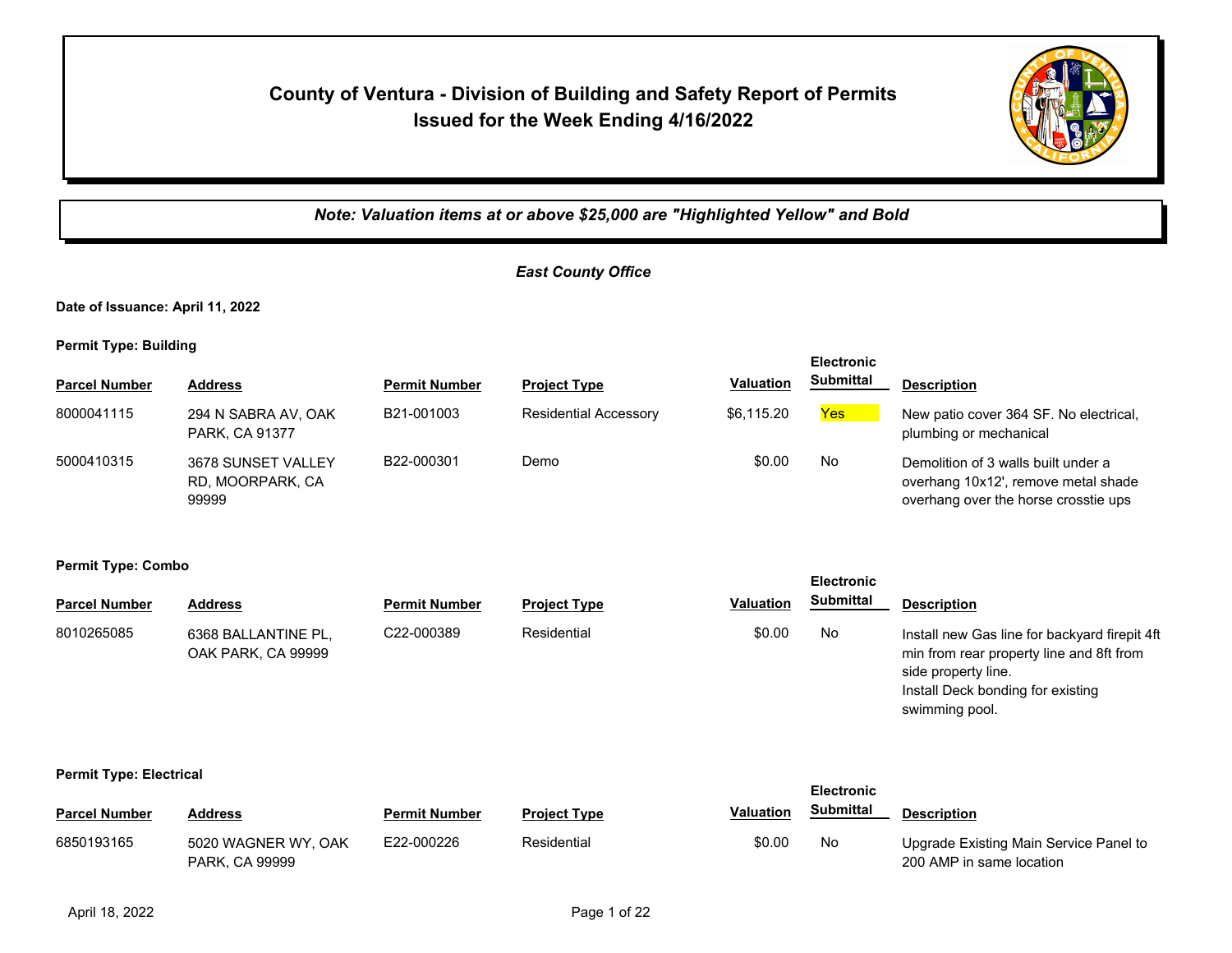## *East County Office*

**Date of Issuance: April 11, 2022**

**Permit Type: Electrical**

| <b>Parcel Number</b> | <b>Address</b>                                                                            | <b>Permit Number</b> | <b>Project Type</b> | <b>Valuation</b> | <b>Electronic</b><br><b>Submittal</b> | <b>Description</b>                                                |
|----------------------|-------------------------------------------------------------------------------------------|----------------------|---------------------|------------------|---------------------------------------|-------------------------------------------------------------------|
| 6680161035           | 589 JENNY DR,<br>NEWBURY PARK, CA<br>91320<br>589 JENNY DR,<br>THOUSAND OAKS, CA<br>99999 | E22-000286           | Residential         | \$0.00           | No                                    | Install roof mounted solar PV - 17 panels<br>6.035 kW, 1 inverter |
| 6680161035           | 589 JENNY DR.<br>NEWBURY PARK, CA<br>91320<br>589 JENNY DR.<br>THOUSAND OAKS, CA<br>99999 | E22-000288           | Residential         | \$0.00           | No                                    | 200 Main panel upgrade                                            |

### **Permit Type: Mechanical**

| $ -$                 |                                               |                      |                     |                  | <b>Electronic</b> |                                                        |
|----------------------|-----------------------------------------------|----------------------|---------------------|------------------|-------------------|--------------------------------------------------------|
| <b>Parcel Number</b> | Address                                       | <b>Permit Number</b> | <b>Project Type</b> | <b>Valuation</b> | <b>Submittal</b>  | <b>Description</b>                                     |
| 8000104135           | 68 SMOKETREE AV, OAK<br><b>PARK, CA 99999</b> | M22-000087           | Residential         | \$0.00           | No                | Change out furnace/coil and condenser<br>same location |

#### **Permit Type: Plumbing**

HILLS, CA 91307

| <b>Parcel Number</b> | Address                                                             | Permit Number | <b>Project Type</b> | <b>Valuation</b> | Submittal | <b>Description</b>                                 |
|----------------------|---------------------------------------------------------------------|---------------|---------------------|------------------|-----------|----------------------------------------------------|
| 8500012185           | 14 CORRAL RD, BELL<br><b>CANYON, CA 99999</b><br>14 CORRAL RD, WEST | P22-000095    | Residential         | \$0.00           | No.       | Replace gas line to pool heater, BBQ and<br>house. |

**Electronic**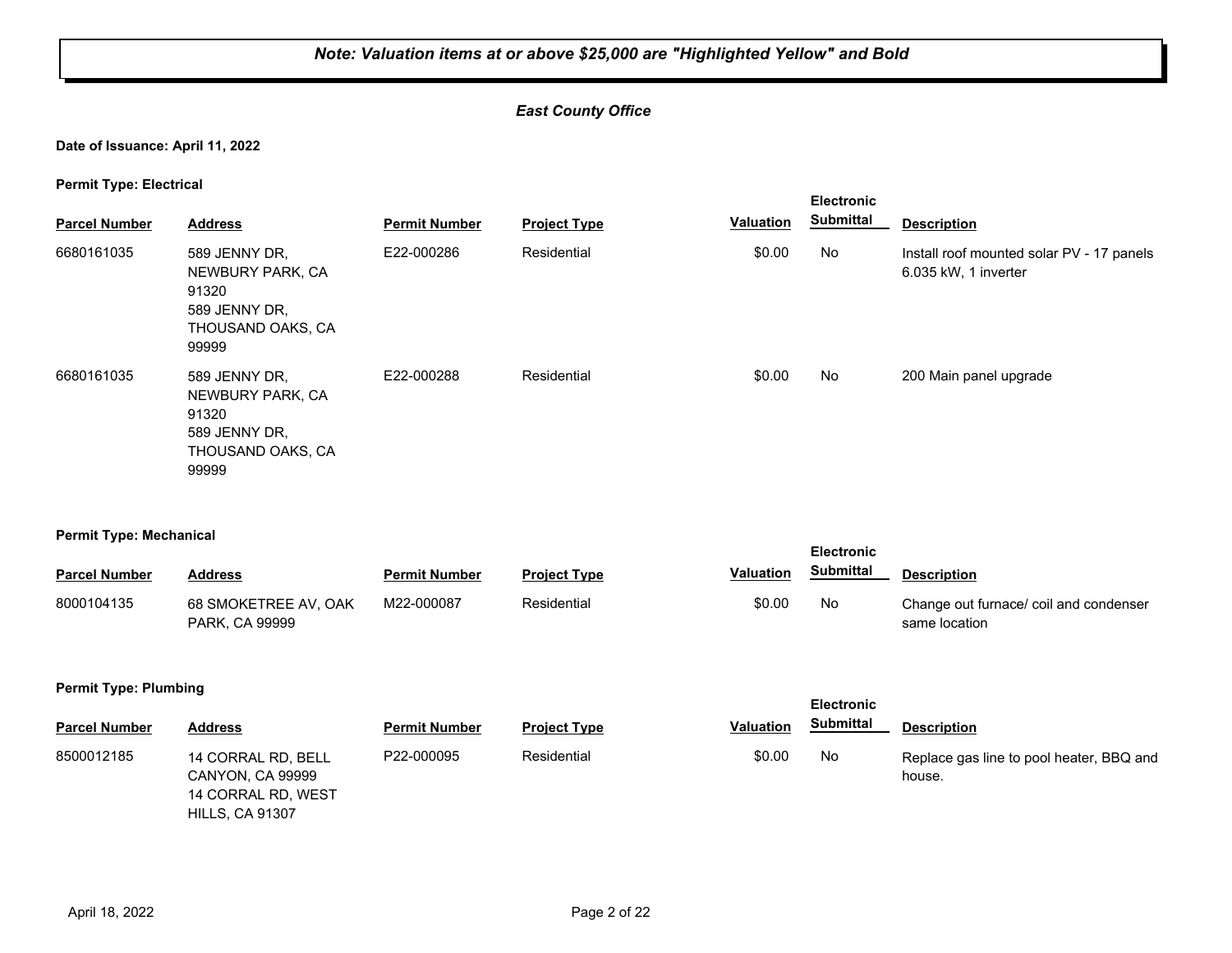## *East County Office*

**Date of Issuance: April 12, 2022**

**Permit Type: Building**

| <b>Parcel Number</b> | <b>Address</b>                                      | <b>Permit Number</b> | <b>Project Type</b>           | Valuation   | <b>Electronic</b><br><b>Submittal</b> | <b>Description</b>                                                                                                              |
|----------------------|-----------------------------------------------------|----------------------|-------------------------------|-------------|---------------------------------------|---------------------------------------------------------------------------------------------------------------------------------|
| 6850363355           | 5200 PESTO WY, OAK<br>PARK, CA 99999                | B22-000270           | <b>Residential Alteration</b> | \$11,862.20 | Yes                                   | Retrofit 19 windows (473.4 SF) and 1<br>sliding glass (46.46 SF)<br>No changes in size                                          |
| 6730180330           | 1206 MC KNIGHT RD.<br>THOUSAND OAKS, CA<br>99999    | B22-000272           | <b>Residential Alteration</b> | \$3,211.60  | Yes                                   | Retro fit 2 dining room window (42.8 SF)<br>and Sliding glass window (77.84 SF) in<br>living room.                              |
| 6850207255           | 1261 DUBONNET CT.<br>OAK PARK, CA 99999             | B22-000305           | <b>Residential Alteration</b> | \$7,650.00  | <b>No</b>                             | Tile reset approx. 1500 sq ft - Lift existing<br>tile, remove underlayment, install new<br>underlayment and reset existing tile |
| 6630141055           | 1222 CALLE LAS CASAS.<br>THOUSAND OAKS, CA<br>99999 | B22-000306           | <b>Residential Alteration</b> | \$25,500.00 | <b>No</b>                             | Re-roof approx. 5000 sq ft- Remove<br>existing tile and underlayment, Install new<br>underlayment and new tile                  |
| 8000260085           | 227 VIA DEL CABALLO.<br>OAK PARK, CA 99999          | B22-000307           | <b>Residential Alteration</b> | \$2,072.40  | <b>No</b>                             | Repair water damaged party wall (1hr)<br>between 2 condo units- Replace approx.<br>33 Linear feet of drywall and insulation.    |

|                      |                                                         |                      |                     |                  | <b>Electronic</b> |                                                                                                                                  |
|----------------------|---------------------------------------------------------|----------------------|---------------------|------------------|-------------------|----------------------------------------------------------------------------------------------------------------------------------|
| <b>Parcel Number</b> | Address                                                 | <b>Permit Number</b> | <b>Project Type</b> | <b>Valuation</b> | <b>Submittal</b>  | <b>Description</b>                                                                                                               |
| 6940170195           | 1200 HIDDEN VALLEY<br>RD. WESTLAKE<br>VILLAGE, CA 91361 | C21-000798           | Residential         | \$2,220.40       | Yes               | Installing 400 KW diesel Kohler<br>emergency standby generator with 48 HR<br>tank and 800amp Kohler automatic<br>transfer switch |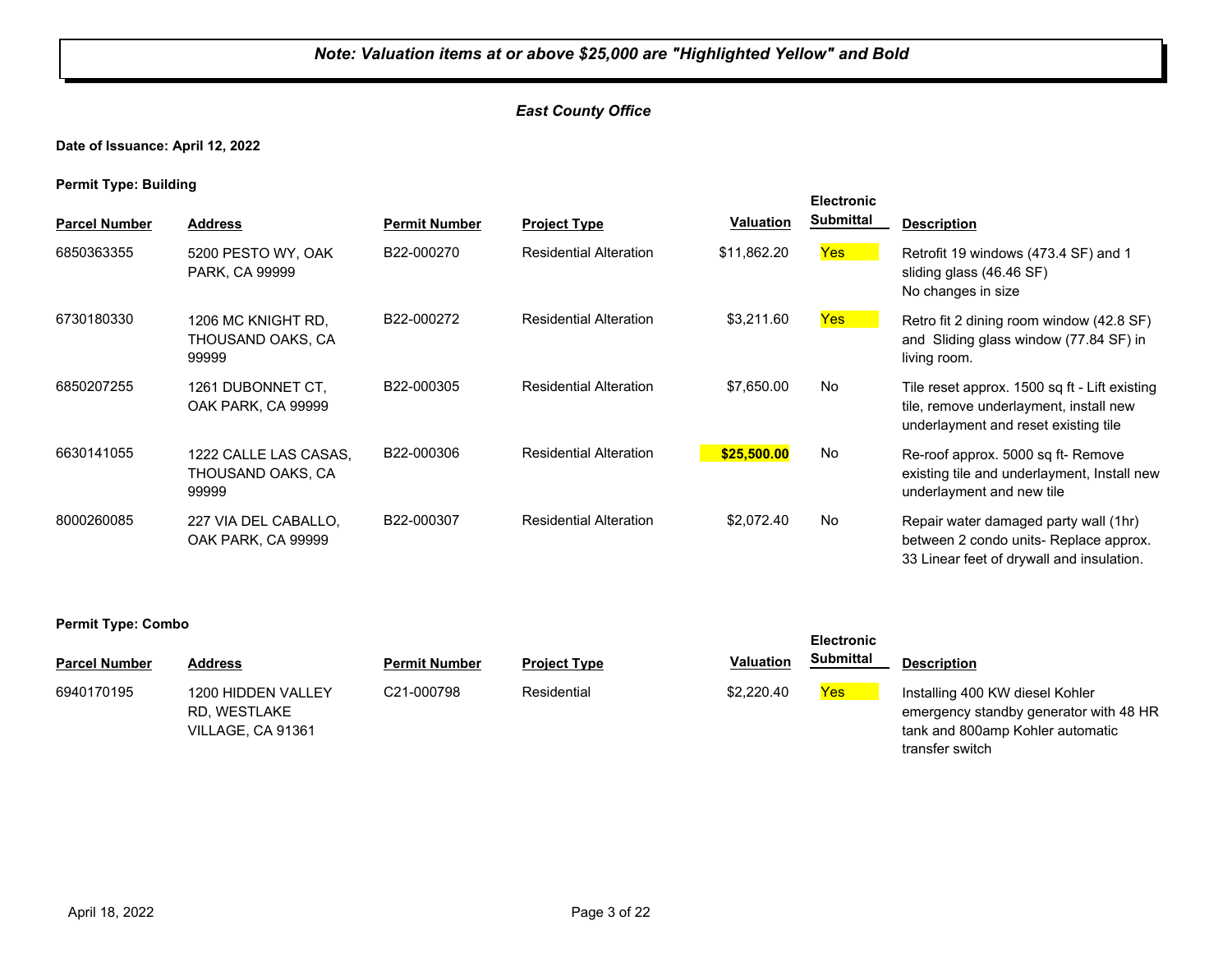## *East County Office*

**Date of Issuance: April 12, 2022**

**Permit Type: Plumbing**

| - -<br><b>Parcel Number</b> | <b>Address</b>                                                                                           | <b>Permit Number</b> | <b>Project Type</b> | <b>Valuation</b> | <b>Electronic</b><br><b>Submittal</b> | <b>Description</b>             |
|-----------------------------|----------------------------------------------------------------------------------------------------------|----------------------|---------------------|------------------|---------------------------------------|--------------------------------|
|                             |                                                                                                          |                      |                     |                  |                                       |                                |
| 6950312095                  | 425 RAVENSBURY ST,<br>VENTURA COUNTY, CA<br>99999<br>425 RAVENSBURY ST.<br>WESTLAKE VILLAGE, CA<br>91361 | P22-000091           | Residential         | \$0.00           | No.                                   | Replace 75 gallon water heater |

#### **Date of Issuance: April 13, 2022**

| --                   |                                                                                           |                      |                               |                  | <b>Electronic</b> |                               |
|----------------------|-------------------------------------------------------------------------------------------|----------------------|-------------------------------|------------------|-------------------|-------------------------------|
| <b>Parcel Number</b> | <b>Address</b>                                                                            | <b>Permit Number</b> | <b>Project Type</b>           | <b>Valuation</b> | Submittal         | <b>Description</b>            |
| 6850322585           | 528 EL RETIRO CT, OAK<br>PARK, CA 91377<br>528 EL RETIRO CT, OAK<br><b>PARK, CA 99999</b> | B22-000293           | <b>Residential Alteration</b> | \$10,200.00      | No                | Reroof 2000 SF reinstall Tile |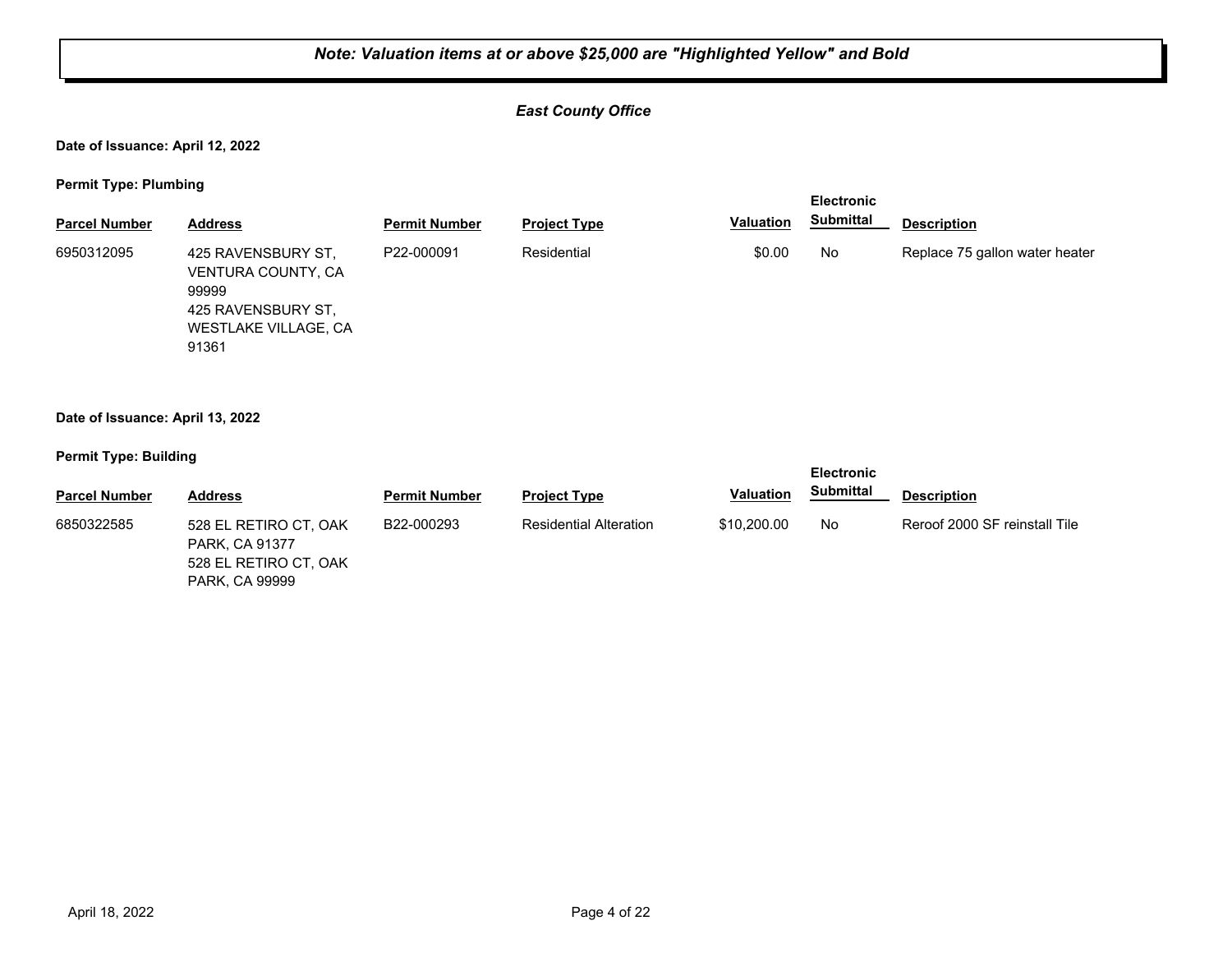## *East County Office*

**Date of Issuance: April 13, 2022**

**Permit Type: Combo**

| . .<br><b>Parcel Number</b> | <b>Address</b>                                                                             | <b>Permit Number</b> | <b>Project Type</b> | <b>Valuation</b> | <b>Electronic</b><br><b>Submittal</b> | <b>Description</b>                                                                                                                                                                                                                                                                                                           |
|-----------------------------|--------------------------------------------------------------------------------------------|----------------------|---------------------|------------------|---------------------------------------|------------------------------------------------------------------------------------------------------------------------------------------------------------------------------------------------------------------------------------------------------------------------------------------------------------------------------|
| 6950312595                  | 630 CRICKETFIELD CT,<br>VENTURA COUNTY, CA<br>99999                                        | C22-000399           | Residential         | \$15,356.60      | No                                    | Remodel Kitchen approx. 236 sq ft -<br>Replace plumbing fixtures- Replace<br>windows (103 sq ft) replace sliding glass<br>door (69 sq ft)- Electrical system fee (236<br>sq ft)                                                                                                                                              |
| 8000371245                  | 548 NOBLETREE CT.<br>OAK PARK, CA 99999                                                    | C22-000400           | Residential         | \$7,925.00       | No                                    | Remodel Kitchen approx. 150 sq ft and<br>Bathroom approx. 100 sq ft - Replace<br>hood and kitchen sink-remodel shower,<br>lavatory, replace toilet & Exhaust fan.                                                                                                                                                            |
| 8000222385                  | 6640 E MAPLEGROVE<br>ST, OAK PARK, CA 91377<br>6640 E MAPLEGROVE<br>ST, OAK PARK, CA 99999 | C22-000403           | Residential         | \$6,720.40       | <b>Yes</b>                            | Remodel Kitchen 122 SF, remodel 2<br>Bathroom 90 SF electrical system fee<br>1900 SF, 7 Plumbing fixtures, HVAC and<br>ductwork 1900 SF, 2 exhaust fans, 1<br>appliance vent, water heater, 200 amp<br>panel upgrade. Removal of a pony wall in<br>kitchen/ dining room and partition wall<br>between living and dining room |

#### **Permit Type: Electrical**

|                      |                                                      |                      |                     |                  | <b>Electronic</b> |                                                                                                                                  |
|----------------------|------------------------------------------------------|----------------------|---------------------|------------------|-------------------|----------------------------------------------------------------------------------------------------------------------------------|
| <b>Parcel Number</b> | <b>Address</b>                                       | <b>Permit Number</b> | <b>Project Type</b> | <b>Valuation</b> | <b>Submittal</b>  | <b>Description</b>                                                                                                               |
| 6680236025           | 3152 THERESA DR,<br>NEWBURY PARK, CA<br>91320        | E22-000297           | Residential         | \$0.00           | No                | Replace main service panel 200 amps.                                                                                             |
| 6940240040           | 1430 HIDDEN VALLEY<br>CA. THOUSAND OAKS.<br>CA 91361 | E22-000298           | Residential         | \$1.951.00       | No                | New 400 amp main service panel Pedestal<br>10-15 ft from power pole. Feed power from<br>new panel to existing panel at Dwelling. |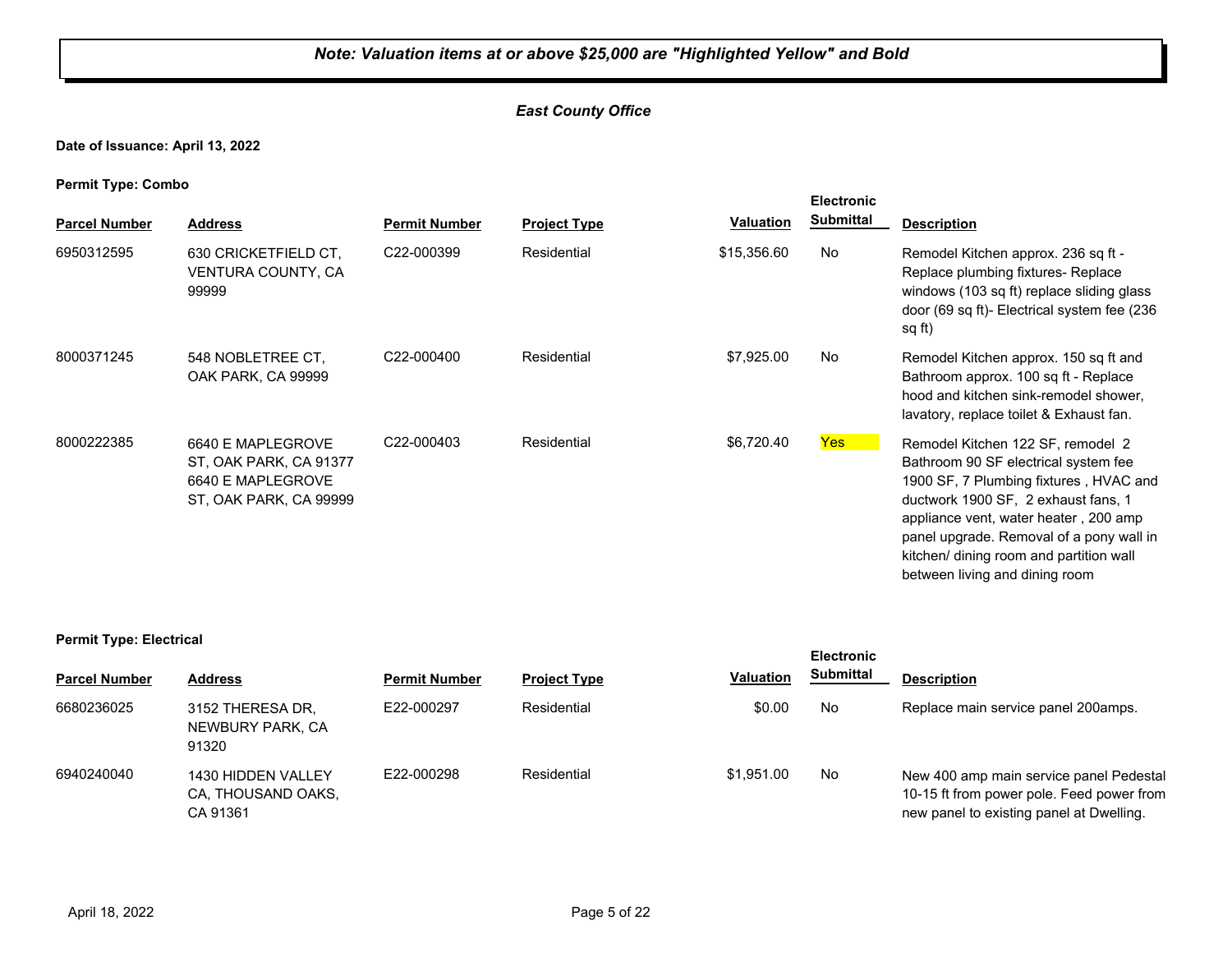## *East County Office*

**Date of Issuance: April 14, 2022**

|                           |                                                                                                                                                           |                      |                               |                  | <b>Electronic</b> |                                                                                                                                                                                                                           |
|---------------------------|-----------------------------------------------------------------------------------------------------------------------------------------------------------|----------------------|-------------------------------|------------------|-------------------|---------------------------------------------------------------------------------------------------------------------------------------------------------------------------------------------------------------------------|
| <b>Parcel Number</b>      | <b>Address</b>                                                                                                                                            | <b>Permit Number</b> | <b>Project Type</b>           | <b>Valuation</b> | <b>Submittal</b>  | <b>Description</b>                                                                                                                                                                                                        |
| 5160120145                | 11853 E BARRANCA RD,<br>CAMARILLO, CA 99999                                                                                                               | B22-000268           | <b>Residential Alteration</b> | \$4,791.60       | <b>Yes</b>        | Excavate pier pits and install foundation<br>brackets<br>Install 22 Helical Piers, lift max achievable<br>recovery (max 3"), fill voids with<br>lightweight grout backfill pier pits and<br>repair slabs and pavers       |
| 6950410105                | 2669 CALBOURNE LN,<br>THOUSAND OAKS, CA<br>91361<br>2669 CALBOURNE LN,<br>THOUSAND OAKS, CA<br>99999<br>2669 CALBOURNE LN,<br>VENTURA COUNTY, CA<br>99999 | B22-000276           | <b>Residential Accessory</b>  | \$10,560.00      | Yes               | 4' max retaining wall in side yard 400 SF                                                                                                                                                                                 |
| <b>Permit Type: Combo</b> |                                                                                                                                                           |                      |                               |                  | <b>Electronic</b> |                                                                                                                                                                                                                           |
| <b>Parcel Number</b>      | <b>Address</b>                                                                                                                                            | <b>Permit Number</b> | <b>Project Type</b>           | <b>Valuation</b> | <b>Submittal</b>  | <b>Description</b>                                                                                                                                                                                                        |
| 6950253105                | 264 W STAFFORD RD,<br>WESTLAKE VILLAGE, CA<br>91361                                                                                                       | C22-000071           | PoolSpa                       | \$32,815.10      | Yes               | New Pool ands Spa and relocate pool<br>equipment                                                                                                                                                                          |
| 8000091025                | 6455 E JOSHUA ST, OAK<br>PARK, CA 99999                                                                                                                   | C22-000394           | Residential                   | \$7,608.00       | No                | Remodel Kitchen approx. 240 sq ft-<br>Electrical covers 240sq ft - Plumbing total<br>of 3 fixture traps and low pressure gas-<br>Mechanical install new Kitchen hood. 225<br>Amp Panel upgrade<br>*No structural Changes* |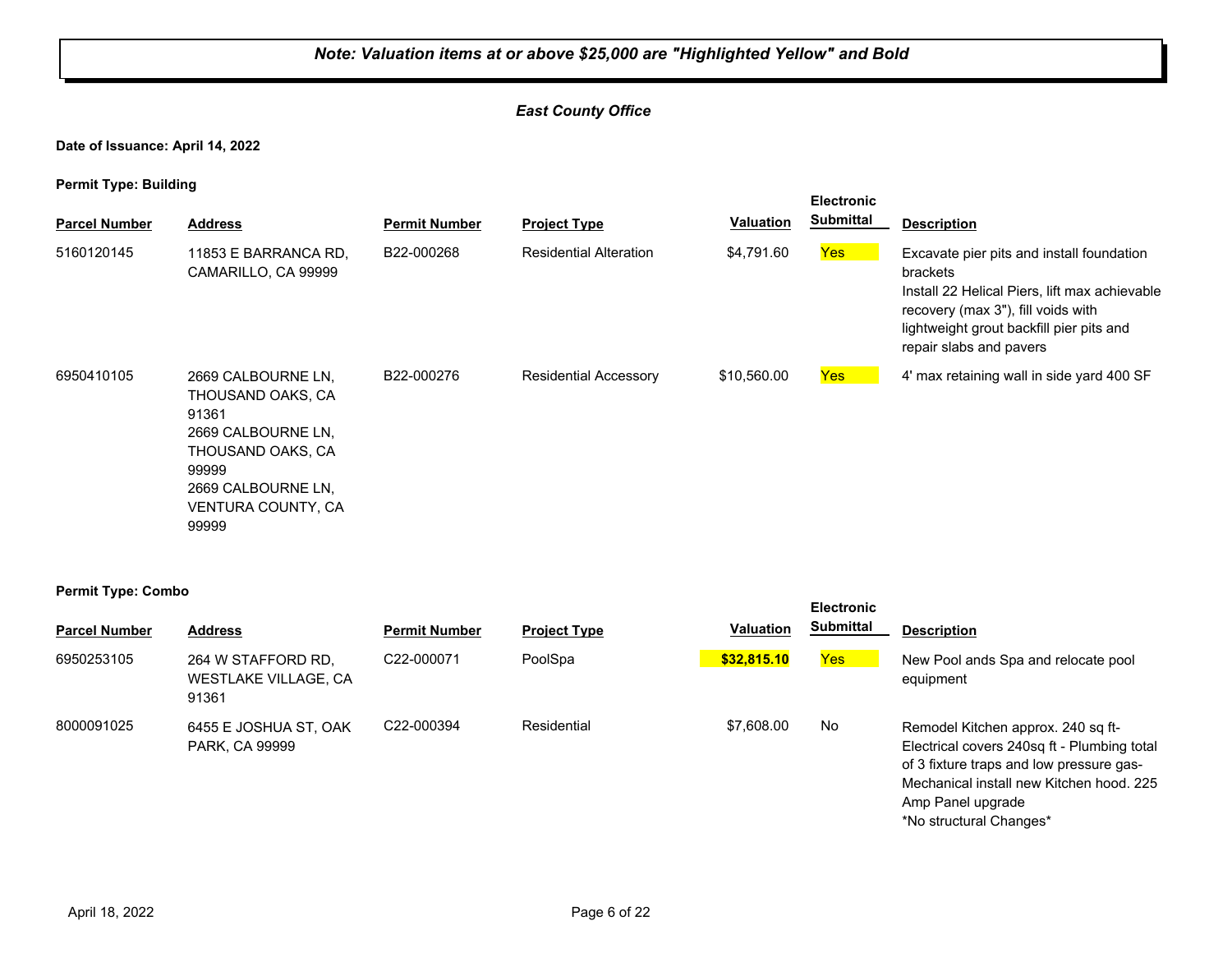## *East County Office*

**Date of Issuance: April 14, 2022**

**Permit Type: Electrical**

| . .                  |                                                                                           |                      |                     |                  | <b>Electronic</b> |                                                       |
|----------------------|-------------------------------------------------------------------------------------------|----------------------|---------------------|------------------|-------------------|-------------------------------------------------------|
| <b>Parcel Number</b> | <b>Address</b>                                                                            | <b>Permit Number</b> | <b>Project Type</b> | <b>Valuation</b> | <b>Submittal</b>  | <b>Description</b>                                    |
| 8500142125           | 110 DAPPLEGRAY RD,<br>BELL CANYON, CA 99999<br>110 DAPPLEGRAY RD.<br>WEST HILLS, CA 91307 | E22-000303           | Residential         | \$0.00           | No                | 400 AMP Panel upgrade, Current panel<br>is overloaded |
| 8000073095           | 6548 E PINION ST, OAK<br><b>PARK, CA 99999</b>                                            | E22-000305           | Residential         | \$0.00           | No                | Upgrade main service panel to 200 amp                 |

#### **Permit Type: Plumbing**

|                      |                                                |                      |                     |                  | <b>Electronic</b> |                                  |
|----------------------|------------------------------------------------|----------------------|---------------------|------------------|-------------------|----------------------------------|
| <b>Parcel Number</b> | <b>Address</b>                                 | <b>Permit Number</b> | <b>Project Type</b> | <b>Valuation</b> | <b>Submittal</b>  | <b>Description</b>               |
| 6630332105           | 820 CALLE COMPO.<br>THOUSAND OAKS, CA<br>91360 | P21-000132           | Residential         | \$0.00           | Yes               | C/O water heater (same location) |

#### **Date of Issuance: April 15, 2022**

|                      |                                                |                      |                               |                  | <b>Electronic</b> |                                                                                                                      |
|----------------------|------------------------------------------------|----------------------|-------------------------------|------------------|-------------------|----------------------------------------------------------------------------------------------------------------------|
| <b>Parcel Number</b> | <b>Address</b>                                 | <b>Permit Number</b> | <b>Project Type</b>           | <b>Valuation</b> | <b>Submittal</b>  | <b>Description</b>                                                                                                   |
| 6680271135           | 174 VIRGINIA DR.<br>THOUSAND OAKS, CA<br>99999 | B22-000315           | <b>Residential Alteration</b> | \$4,930.00       | No                | Reroof approx. 2900 sq ft Comp shingle-<br>Remove existing underlayment install new<br>underlayment and comp shingle |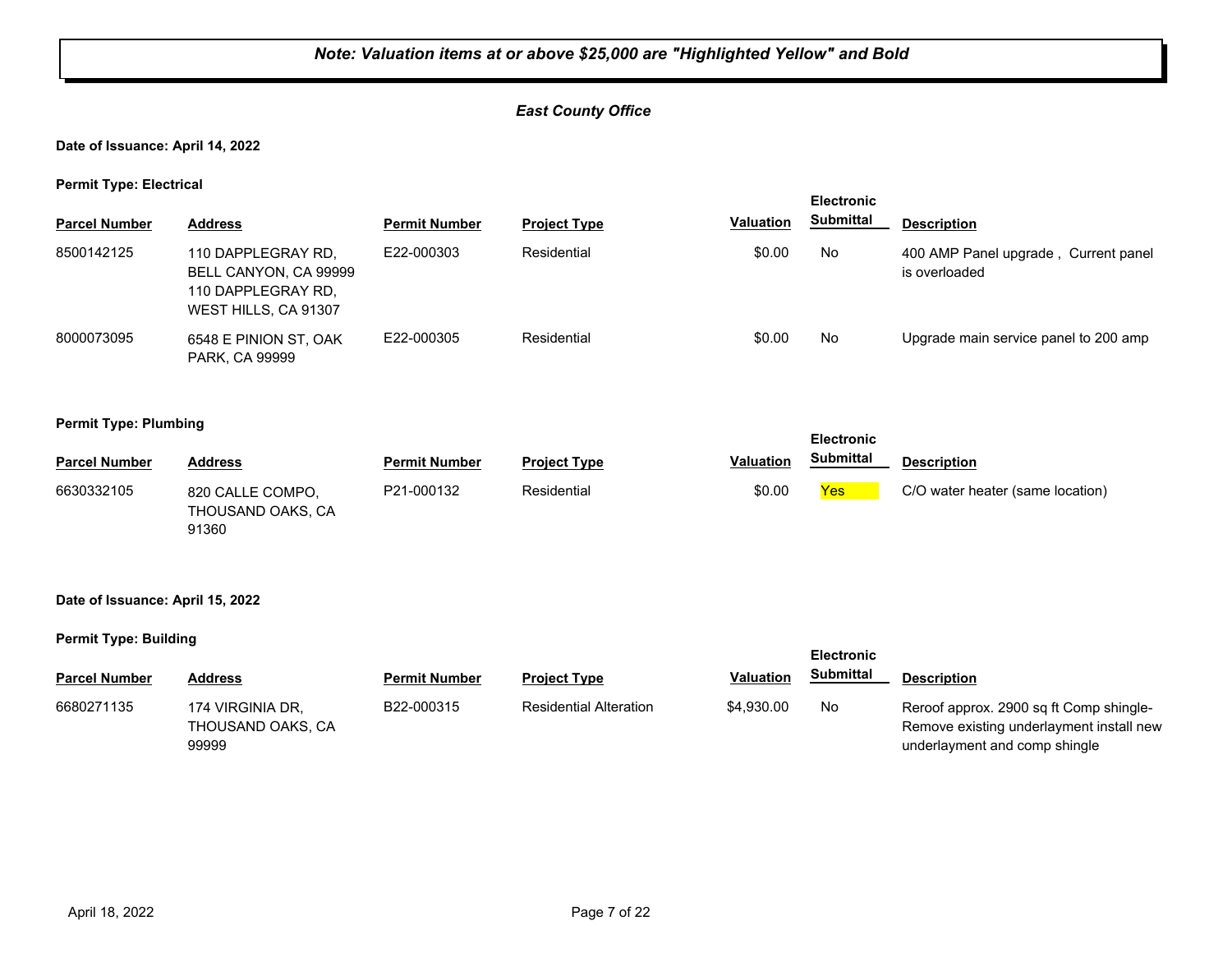## *East County Office*

**Date of Issuance: April 15, 2022**

|                      |                                                            |                      |                     |                  | <b>Electronic</b> |                                                                                                                                                                                                                                                                                                                                                                                                                         |
|----------------------|------------------------------------------------------------|----------------------|---------------------|------------------|-------------------|-------------------------------------------------------------------------------------------------------------------------------------------------------------------------------------------------------------------------------------------------------------------------------------------------------------------------------------------------------------------------------------------------------------------------|
| <b>Parcel Number</b> | <b>Address</b>                                             | <b>Permit Number</b> | <b>Project Type</b> | <b>Valuation</b> | <b>Submittal</b>  | <b>Description</b>                                                                                                                                                                                                                                                                                                                                                                                                      |
| 5200180195           | 10350 SANTA ROSA RD.<br>CAMARILLO, CA 93012                | C19-001292           | Residential         | \$119,140.00     | <b>Yes</b>        | SFR- Remove bedroom wall to make living<br>room larger. Addition of (3) bedrooms, with<br>full bathroom, 716 SF to existing ADU.<br>Addition of (2) car garage to ADU, 481 SF.                                                                                                                                                                                                                                          |
| 6950253105           | 264 W STAFFORD RD.<br><b>WESTLAKE VILLAGE, CA</b><br>91361 | C22-000021           | Residential         | \$548,326.90     | <b>Yes</b>        | New windows 1596 SF and doors 983 SF.<br>New 4 car garage 980 SF, garage<br>conversion 860 SF into a pool house,<br>some hardscape and landscape<br>Interior walls 600 SF, Exterior walls 200<br>SF includes electrical system fee,<br>plumbing and mechanical, 6 Fireplaces,<br>bathroom and kitchen remodels                                                                                                          |
| 5200331175           | <b>11112 SUMAC LN.</b><br>CAMARILLO, CA 99999              | C22-000285           | PoolSpa             | \$32,815.10      | Yes               | Pool and Spa using the Ventura. County<br><b>Standard Plan</b>                                                                                                                                                                                                                                                                                                                                                          |
| 6480011050           | 6818 SANTA SUSANA<br>PASS RD, SIMI VALLEY,<br>CA 99999     | C22-000410           | Residential         | \$1,694.90       | No                | Reference: V07-000004 and ZV09-0095<br>Alteration and remodel to legal dwelling to<br>include R & R Water Heater, Upgrade (e)<br>electrical to 200A service, Reroof approx.<br>997 sf.<br>Investigation fees apply.<br>Approval and release of new electric<br>service contingent on disconnection and<br>abandon of feed to both non permitted<br>ADU and CMU Accessory building.<br>See also Permit Record C22-000411 |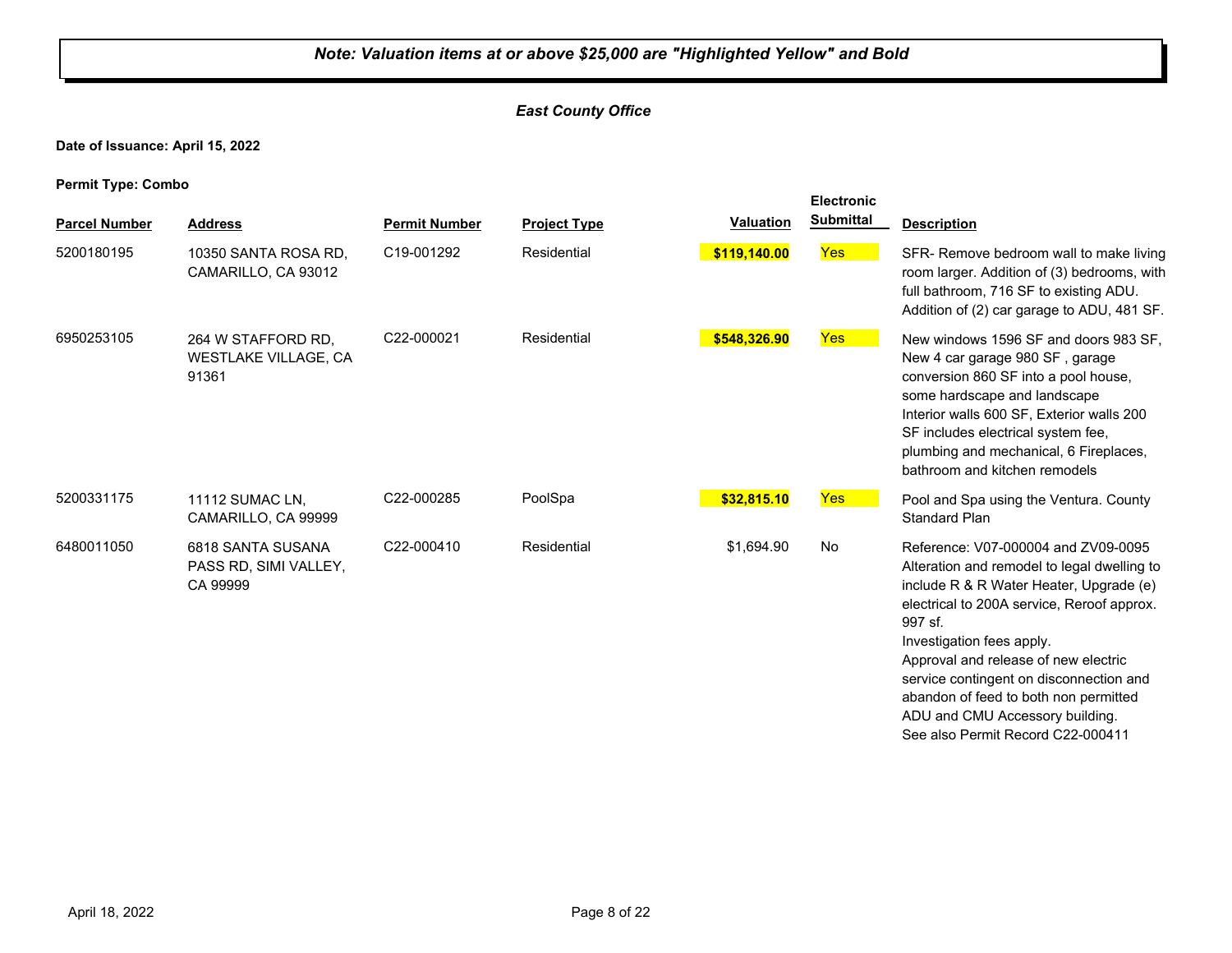**Electronic** 

## *East County Office*

**Date of Issuance: April 15, 2022**

| <b>Parcel Number</b> | <b>Address</b>        | <b>Permit Number</b> | <b>Project Type</b> | <b>Valuation</b> | <b>Submittal</b> | <b>Description</b>                                                            |
|----------------------|-----------------------|----------------------|---------------------|------------------|------------------|-------------------------------------------------------------------------------|
| 6480011050           | 6818 SANTA SUSANA     | C22-000411           | Residential         | \$665.60         | No               | R & R 24 sf of existing Porch cover, Install                                  |
|                      | PASS RD. SIMI VALLEY. |                      |                     |                  |                  | new HVAC with 788 sf of ducting and 2.5                                       |
|                      | CA 99999              |                      |                     |                  |                  | ton AC, Kitchen remodel consisting of                                         |
|                      |                       |                      |                     |                  |                  | replacing kitchen sink and installing new                                     |
|                      |                       |                      |                     |                  |                  | appliance hood only. Bathroom remodel                                         |
|                      |                       |                      |                     |                  |                  | consisting of change out 2 fixtures only.<br>Install sf R-13 wall insulation. |
|                      |                       |                      |                     |                  |                  | See also permit record C22-000410.                                            |
|                      |                       |                      |                     |                  |                  | Approval and release of new electric                                          |
|                      |                       |                      |                     |                  |                  | service permitted under C22-000410                                            |
|                      |                       |                      |                     |                  |                  | contingent on disconnection and abandon                                       |
|                      |                       |                      |                     |                  |                  | of feed to both non permitted ADU and                                         |
|                      |                       |                      |                     |                  |                  | CMU Accessory building.                                                       |
|                      |                       |                      |                     |                  |                  |                                                                               |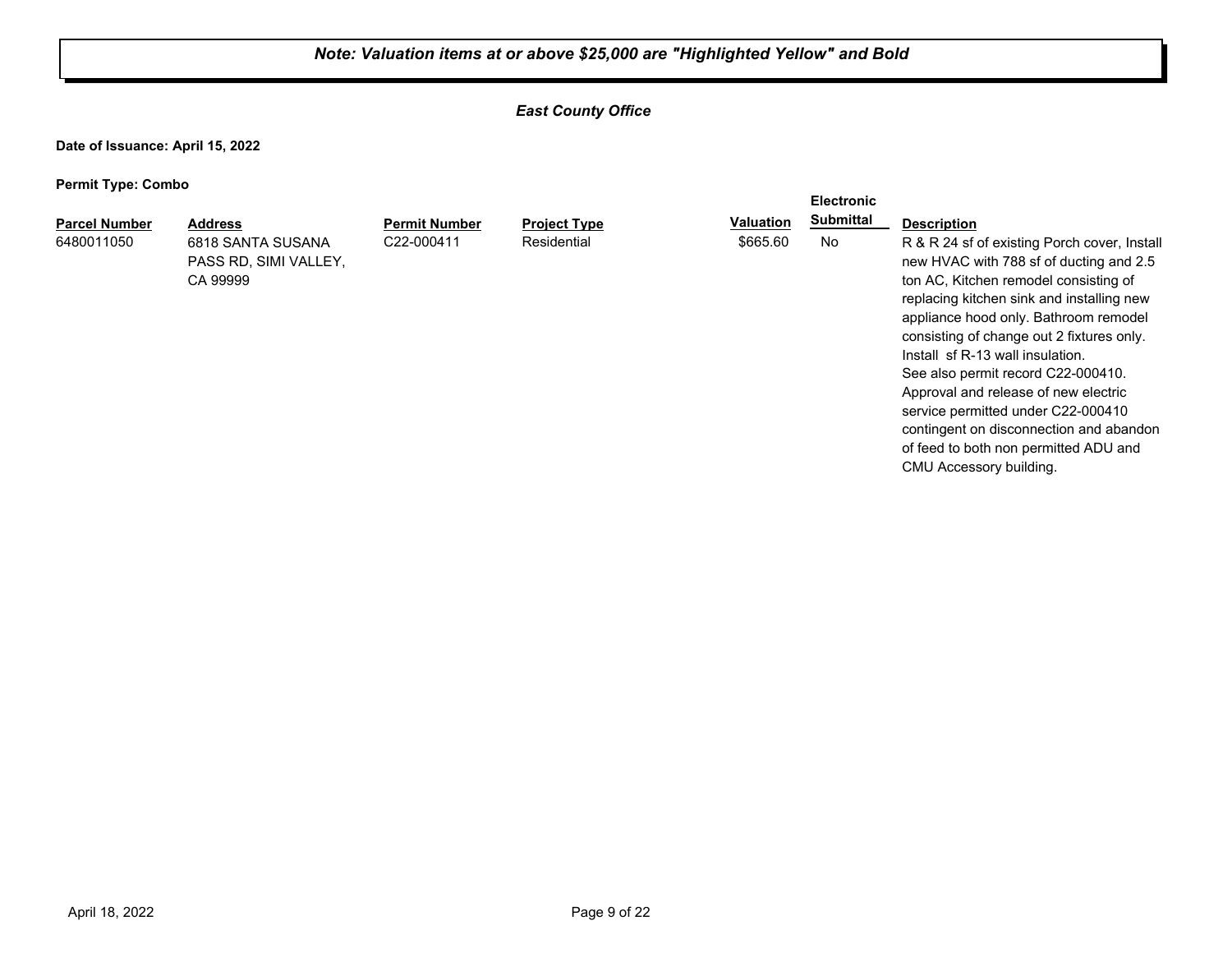## *East County Office*

## **Date of Issuance: April 15, 2022**

**Permit Type: Electrical**

| <b>Parcel Number</b> | <b>Address</b>                                                                      | <b>Permit Number</b> | <b>Project Type</b> | <b>Valuation</b> | <b>Electronic</b><br><b>Submittal</b> | <b>Description</b>                                                   |
|----------------------|-------------------------------------------------------------------------------------|----------------------|---------------------|------------------|---------------------------------------|----------------------------------------------------------------------|
| 6630430085           | 1845 CALLE BORREGO,<br>THOUSAND OAKS, CA<br>99999                                   | E22-000196           | Residential         | \$0.00           | <b>Yes</b>                            | Installation on (2) Battery Back-ups                                 |
| 6140052035           | 3220 FELIX AV, SIMI<br><b>VALLEY, CA 99999</b>                                      | E22-000300           | Residential         | \$0.00           | <b>Yes</b>                            | Install Roof Mounted Photovoltaic (7.6)<br>kW) 19 modules            |
| 5050112090           | 3990 HITCH BL,<br>MOORPARK, CA 93021<br>3990 HITCH BL,<br>MOORPARK, CA 99999        | E22-000309           | Residential         | \$0.00           | No                                    | 200 Amp panel upgrade and a new EV<br>charger next t panel on garage |
| 8000112075           | 199 LOCUST AV, OAK<br><b>PARK, CA 91377</b><br>199 LOCUST AV, OAK<br>PARK, CA 99999 | E22-000311           | Residential         | \$0.00           | <b>Yes</b>                            | Install roof mounted solar PV - 25 panels,<br>9.0 kW, 1 inverter     |

#### **Permit Type: Mechanical**

| . .                  |                                                |                      |                     |                  | <b>Electronic</b> |                                                                                                                        |
|----------------------|------------------------------------------------|----------------------|---------------------|------------------|-------------------|------------------------------------------------------------------------------------------------------------------------|
| <b>Parcel Number</b> | <b>Address</b>                                 | <b>Permit Number</b> | <b>Project Type</b> | <b>Valuation</b> | <b>Submittal</b>  | <b>Description</b>                                                                                                     |
| 8010154035           | 712 N CLEAR HAVEN DR.<br>OAK PARK, CA 99999    | M22-000088           | Residential         | \$0.00           | No                | Replace 80 kbtu FAU In attic and replace<br>4-ton condenser in same location-<br>Replace approx. 2383 sq ft of ducting |
| 8010193065           | 783 ASPEN OAK CT, OAK<br><b>PARK, CA 99999</b> | M22-000089           | Residential         | \$0.00           | No                | Replace 80kbtu FAU ins same location<br>(Garage)-Replace 4-ton condenser in<br>same location                           |
| 8010250465           | 5744 OAK BEND LN 305.<br>OAK PARK, CA 99999    | M22-000090           | Residential         | \$0.00           | No                | Replace 24 kbtu Air handler same location<br>(Closet)                                                                  |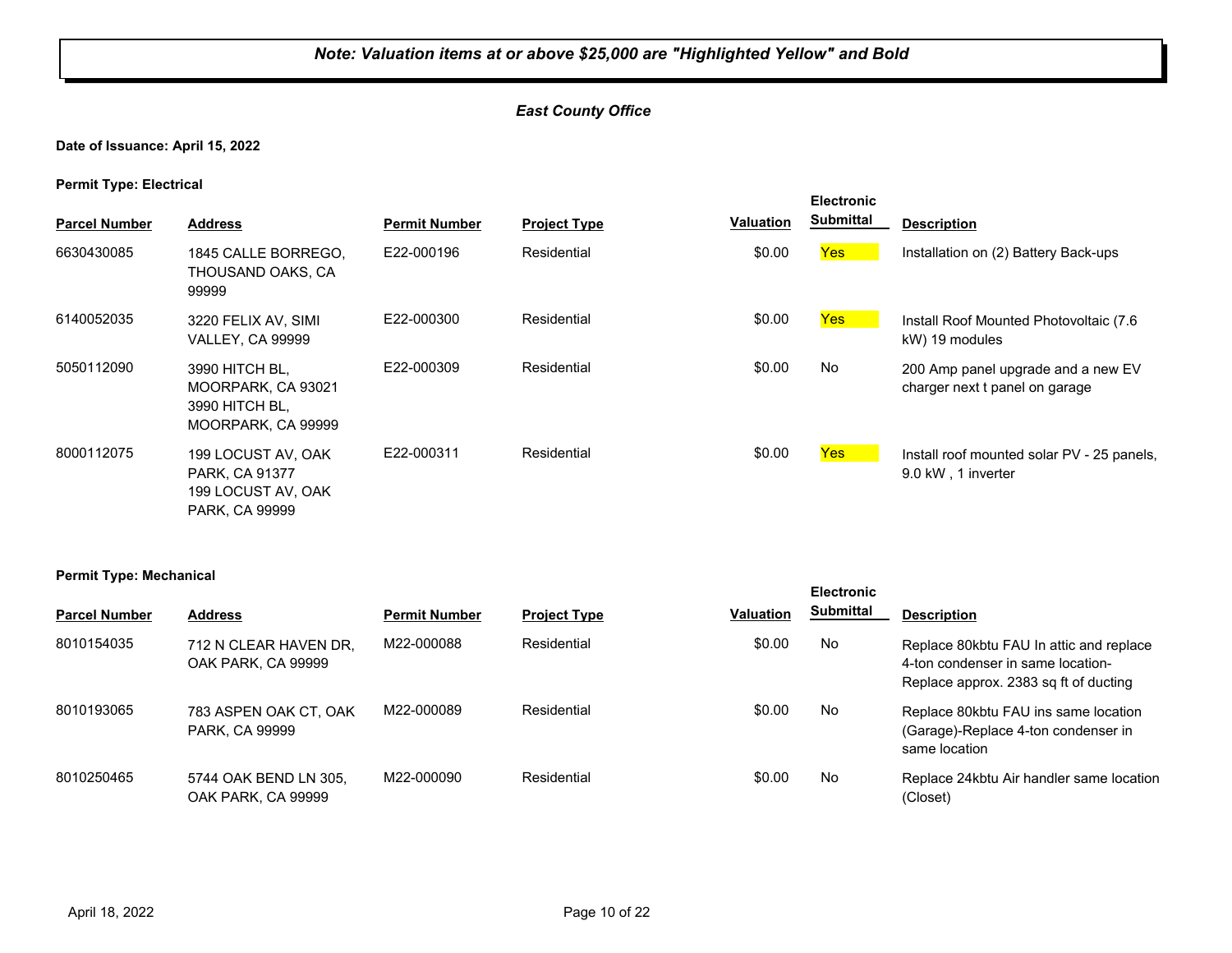## *East County Office*

**Date of Issuance: April 15, 2022**

**Permit Type: Plumbing**

| . .                  |                                                                                    |                      |                     |                  | <b>Electronic</b> |                                                               |  |
|----------------------|------------------------------------------------------------------------------------|----------------------|---------------------|------------------|-------------------|---------------------------------------------------------------|--|
| <b>Parcel Number</b> | <b>Address</b>                                                                     | <b>Permit Number</b> | <b>Project Type</b> | <b>Valuation</b> | <b>Submittal</b>  | <b>Description</b>                                            |  |
| 6850302065           | 794 SASSAFRAS WY.<br>OAK PARK, CA 91377<br>794 SASSAFRAS WY.<br>OAK PARK, CA 99999 | P22-000099           | Residential         | \$0.00           | No                | Replace 50 gallon water heater in garage                      |  |
| 6950251425           | 2112 MARSHBROOK RD.<br>WESTLAKE, CA 99999                                          | P22-000101           | Residential         | \$0.00           | No                | Replace 2 Tankless water heaters in<br>same location (Garage) |  |

**East County Office Valuation Subtotal: \$864,132.00**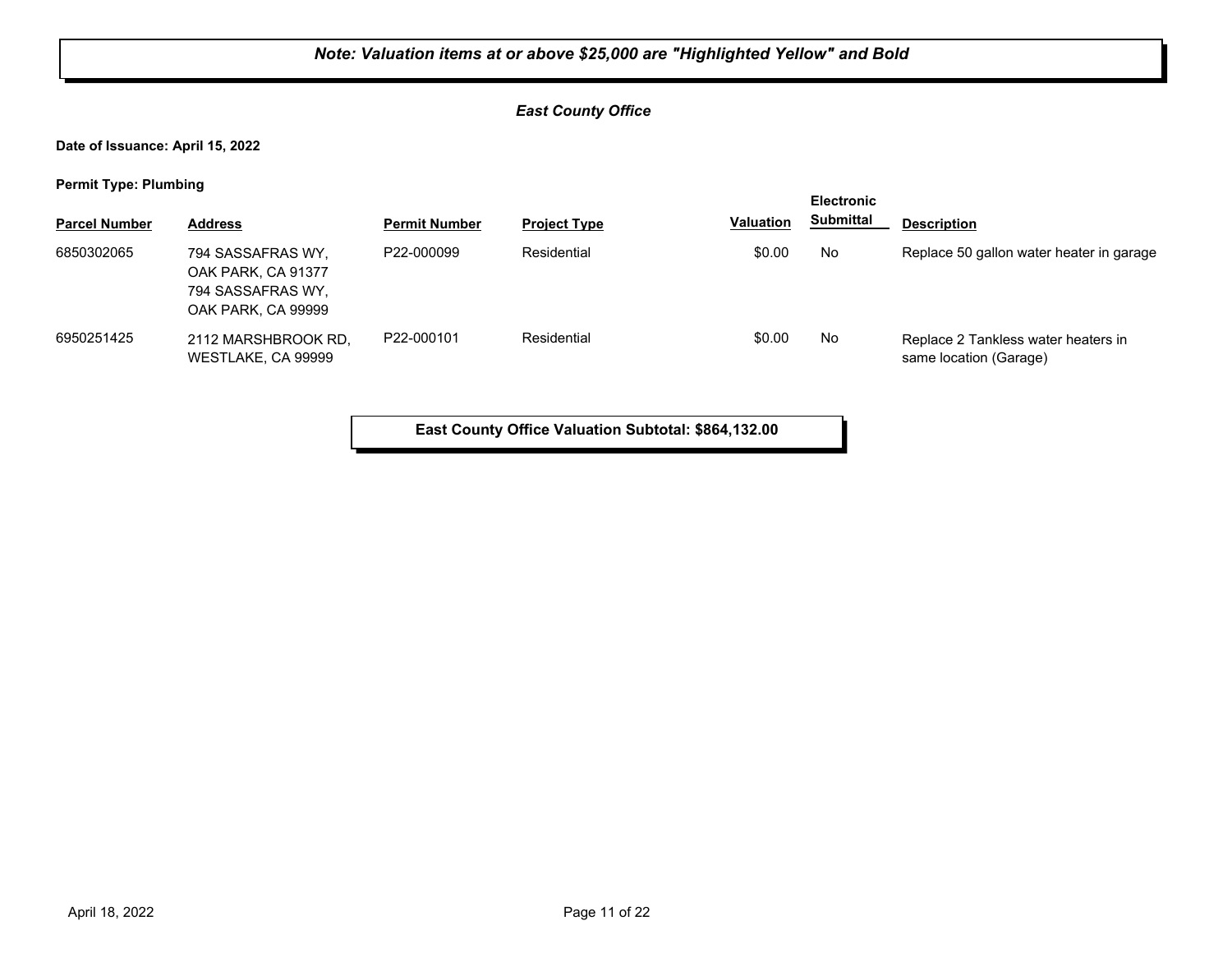## *West County Office*

**Date of Issuance: April 11, 2022**

| <b>Parcel Number</b> | Address                                         | <b>Permit Number</b> | <b>Project Type</b>           | <b>Valuation</b> | <b>Submittal</b> | <b>Description</b>                                                   |
|----------------------|-------------------------------------------------|----------------------|-------------------------------|------------------|------------------|----------------------------------------------------------------------|
| 1090132045           | 704 CAMINO<br>CONCORDIA,<br>CAMARILLO, CA 99999 | B22-000300           | <b>Residential Alteration</b> | \$5,832.80       | No               | 120 sq ft master bath remodel additional<br>bath remodel of 64 sq ft |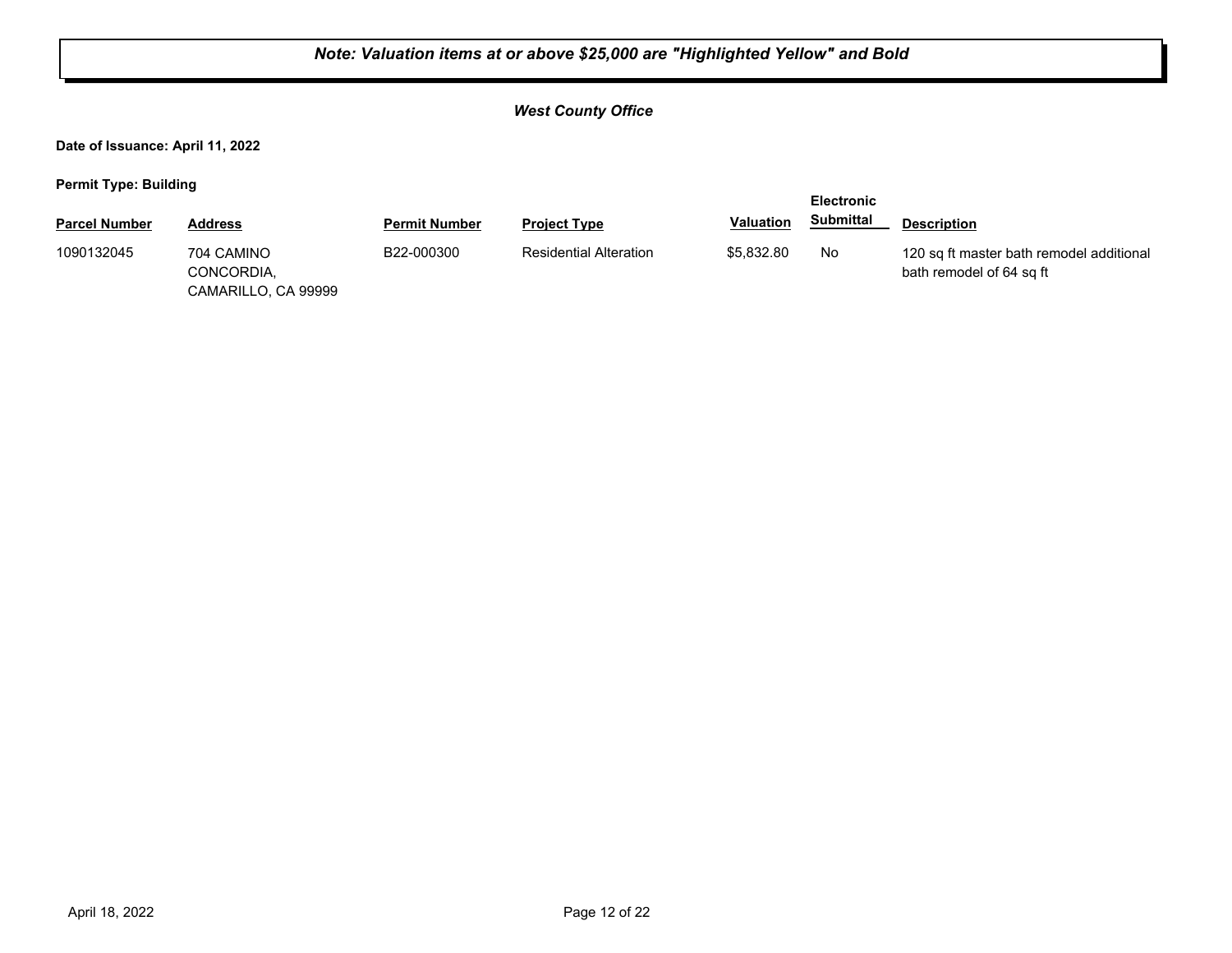## *West County Office*

**Date of Issuance: April 11, 2022**

|                      |                                       |                      |                     |                  | <b>Electronic</b> |                                                                                                                                                                                                                                                                                                                                                                                                                                                                                                                                                                                                                                                                                                            |
|----------------------|---------------------------------------|----------------------|---------------------|------------------|-------------------|------------------------------------------------------------------------------------------------------------------------------------------------------------------------------------------------------------------------------------------------------------------------------------------------------------------------------------------------------------------------------------------------------------------------------------------------------------------------------------------------------------------------------------------------------------------------------------------------------------------------------------------------------------------------------------------------------------|
| <b>Parcel Number</b> | <b>Address</b>                        | <b>Permit Number</b> | <b>Project Type</b> | <b>Valuation</b> | <b>Submittal</b>  | <b>Description</b>                                                                                                                                                                                                                                                                                                                                                                                                                                                                                                                                                                                                                                                                                         |
| 1520341015           | 131 ALVISO DR.<br>CAMARILLO, CA 93010 | C21-000238           | <b>NSFR</b>         | \$297,821.80     | Yes               | Fire Rebuild -SAP20-00002 - Fire damage<br>on 3rd floor, interior of dwelling has been<br>taken down to the studs leaving only the<br>exterior walls standing - Scope of work is<br>classified as a Remodel - w 5,444 sq. ft.<br>3-story dwelling, 369 sq. ft. garage door,<br>326 sq. ft. of French Doors, 693 sq. ft. of<br>window replacement, 4,280 sq. ft. of new<br>stucco, 5,444 sq. ft. of 5/8" drywall, 2,818<br>sq. ft. of new truss roof framing, 2,818 sq.<br>ft. of roof tile, replace 5 fireplaces,<br>Remodel 200 sq. ft. porch, all new<br>electrical/plumbing/mechanical per square<br>footages of 5,444 sq. ft. for each, Convert<br>104 sq. ft. of front deck area into living<br>space |
| 1610023095           | 4621 NORTH ST, SOMIS,<br>CA 93066     | C21-000830           | PoolSpa             | \$32,815.10      | Yes               | adding 18'-0" (N) pool (694 sq ft) adding<br>8'-0" new spa 18" above ground 18" above<br>ground. adding water fall wall 18" above<br>ground                                                                                                                                                                                                                                                                                                                                                                                                                                                                                                                                                                |
| 2060232210           | 3307 HARBOR BL,<br>OXNARD, CA 93035   | C21-001523           | Residential         | \$22,028.10      | Yes               | Interior remodel of the kitchen and master<br>bathroom within an existing two-story<br>residence                                                                                                                                                                                                                                                                                                                                                                                                                                                                                                                                                                                                           |
| 0610181020           | 8746 VENTURA AV.<br>VENTURA, CA 99999 | C22-000386           | Residential         | \$1,360.00       | No                | Install roof mounted solar PV 6.035KW<br>with 17 panels. Comp overlay to existing<br>roof 800SF comp shingles.                                                                                                                                                                                                                                                                                                                                                                                                                                                                                                                                                                                             |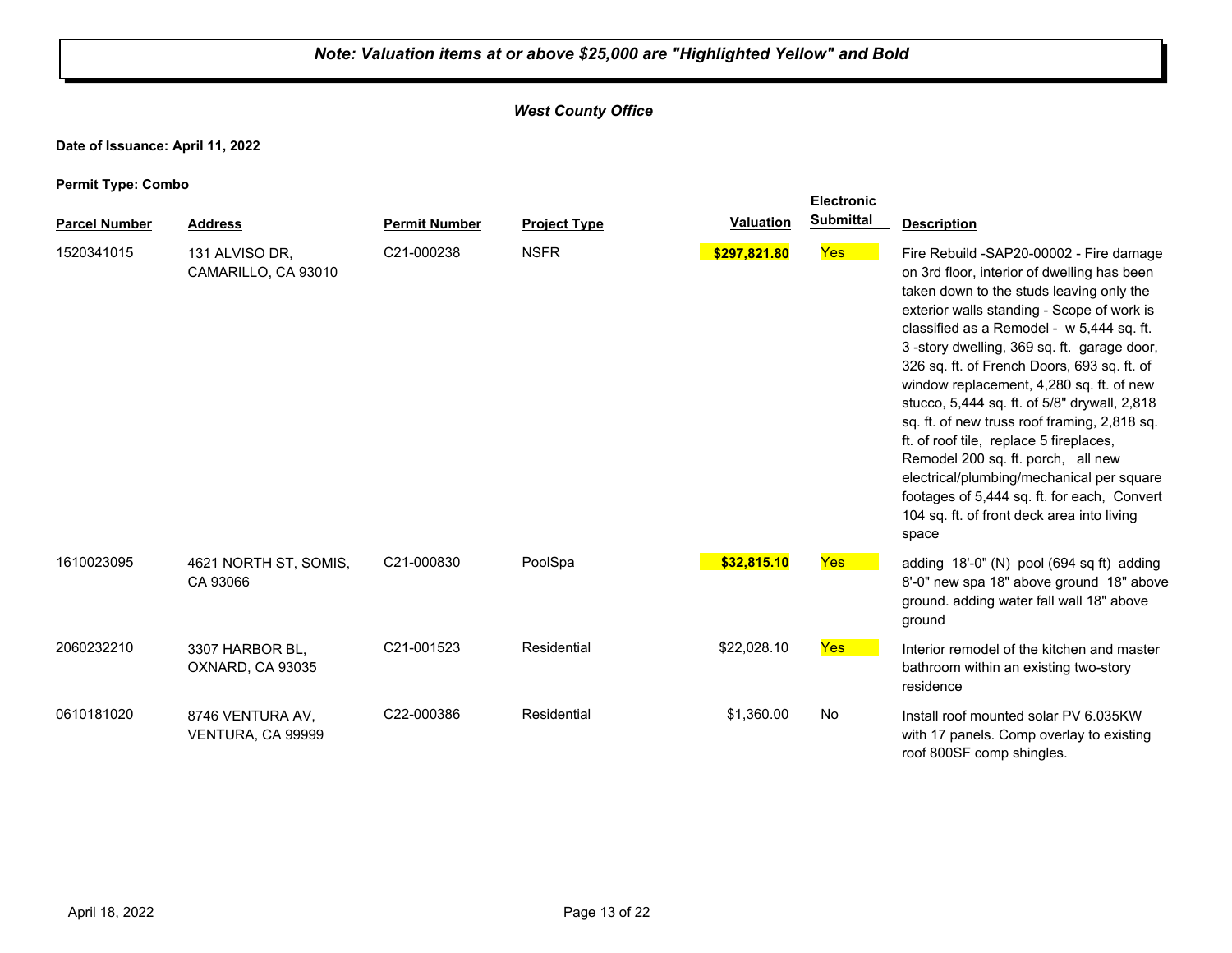## *West County Office*

**Date of Issuance: April 11, 2022**

**Permit Type: Electrical**

|                      |                                        |                      |                     |                  | <b>Electronic</b> |                                                                                         |
|----------------------|----------------------------------------|----------------------|---------------------|------------------|-------------------|-----------------------------------------------------------------------------------------|
| <b>Parcel Number</b> | <b>Address</b>                         | <b>Permit Number</b> | <b>Project Type</b> | <b>Valuation</b> | <b>Submittal</b>  | <b>Description</b>                                                                      |
| 0140060480           | 2777 LADERA RD, OJAI,<br>CA            | E22-000195           | AG                  | \$0.00           | No                | installation of new conduit run of 83 ln. ft.<br>and receptacle for an existing AG pump |
| 1510040565           | 312 ANACAPA DR,<br>CAMARILLO, CA 99999 | E22-000256           | Residential         | \$0.00           | Yes               | Installation of roof mounted PV system,<br>11.88 KW, 27 panels                          |

**Date of Issuance: April 12, 2022**

| <b>Parcel Number</b> | <b>Address</b>                               | <b>Permit Number</b>    | <b>Project Type</b> | <b>Valuation</b> | <b>Electronic</b><br><b>Submittal</b> | <b>Description</b>                                                                                                                  |
|----------------------|----------------------------------------------|-------------------------|---------------------|------------------|---------------------------------------|-------------------------------------------------------------------------------------------------------------------------------------|
| 0200090120           | 814 W CUYAMA RD.<br>OJAI, CA 93023           | C <sub>21</sub> -001430 | PoolSpa             | \$32,815.10      | Yes                                   | Construction of a new 420SF pool and<br>49SF spa using county standard plan<br>#6-2019 and detail #672 for automatic pool<br>cover. |
| 0180022195           | 565 PALA DR, OJAI, CA<br>99999               | C <sub>22</sub> -000263 | PoolSpa             | \$32,815.10      | Yes                                   | Construction of a new pool and spa using<br>county standard plan #6-2019.                                                           |
| 1550020245           | 140 SAN MIGUEL DR.<br>CAMARILLO, CA 99999    | C22-000392              | Residential         | \$0.00           | <b>No</b>                             | furnish and install new Mitsubishi ductless<br>one indoor unit and one outdoor unit                                                 |
| 0600410025           | 3804 W PACIFIC COAST<br>HY, RINCON, CA 99999 | C <sub>22</sub> -000396 | Residential         | \$0.00           | No                                    | new air handler 65,000 BTU in garage,<br>heat pump ac 3 ton located in the back<br>yard                                             |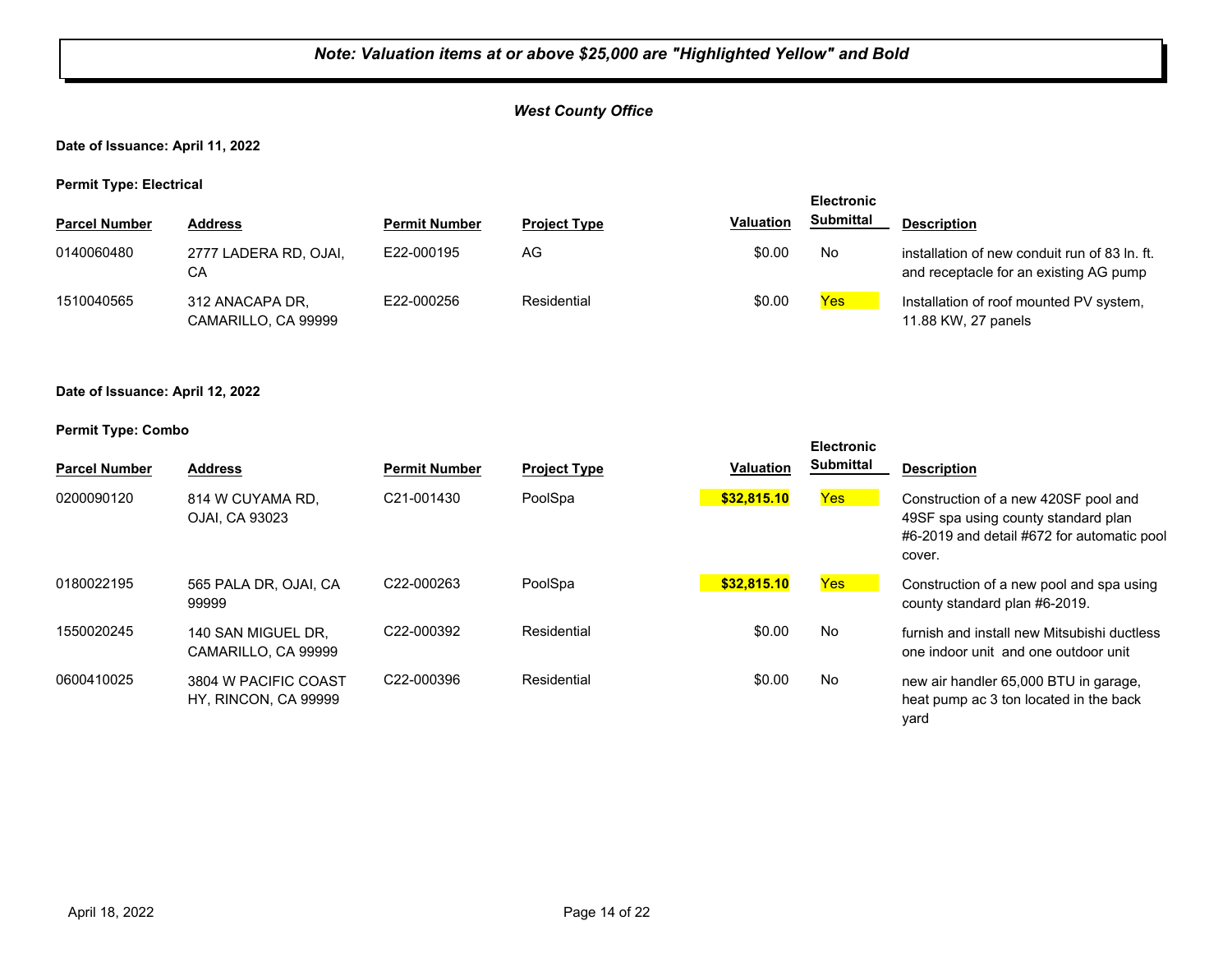|                                                     | Note: Valuation items at or above \$25,000 are "Highlighted Yellow" and Bold |                      |                               |                  |                   |                                                                                           |  |  |  |
|-----------------------------------------------------|------------------------------------------------------------------------------|----------------------|-------------------------------|------------------|-------------------|-------------------------------------------------------------------------------------------|--|--|--|
| <b>West County Office</b>                           |                                                                              |                      |                               |                  |                   |                                                                                           |  |  |  |
| Date of Issuance: April 12, 2022                    |                                                                              |                      |                               |                  |                   |                                                                                           |  |  |  |
| <b>Permit Type: Electrical</b><br><b>Electronic</b> |                                                                              |                      |                               |                  |                   |                                                                                           |  |  |  |
| <b>Parcel Number</b>                                | <b>Address</b>                                                               | <b>Permit Number</b> | <b>Project Type</b>           | <b>Valuation</b> | <b>Submittal</b>  | <b>Description</b>                                                                        |  |  |  |
| 0310190635                                          | 46 WATKINS WY, OAK<br><b>VIEW, CA 93022</b>                                  | E22-000268           | Residential                   | \$0.00           | <b>Yes</b>        | Roof mounted PV system. 11.600 kW                                                         |  |  |  |
| Date of Issuance: April 13, 2022                    |                                                                              |                      |                               |                  |                   |                                                                                           |  |  |  |
| <b>Permit Type: Building</b>                        |                                                                              |                      |                               |                  | <b>Electronic</b> |                                                                                           |  |  |  |
| <b>Parcel Number</b>                                | <b>Address</b>                                                               | <b>Permit Number</b> | <b>Project Type</b>           | <b>Valuation</b> | <b>Submittal</b>  | <b>Description</b>                                                                        |  |  |  |
| 2060143010                                          | 108 VAN NUYS AV,<br>OXNARD, CA 99999                                         | B22-000310           | <b>Residential Alteration</b> | \$1,951.00       | No.               | remove existing roof and install torch down<br>1,000 sq ft and 30 sq ft shingle cool roof |  |  |  |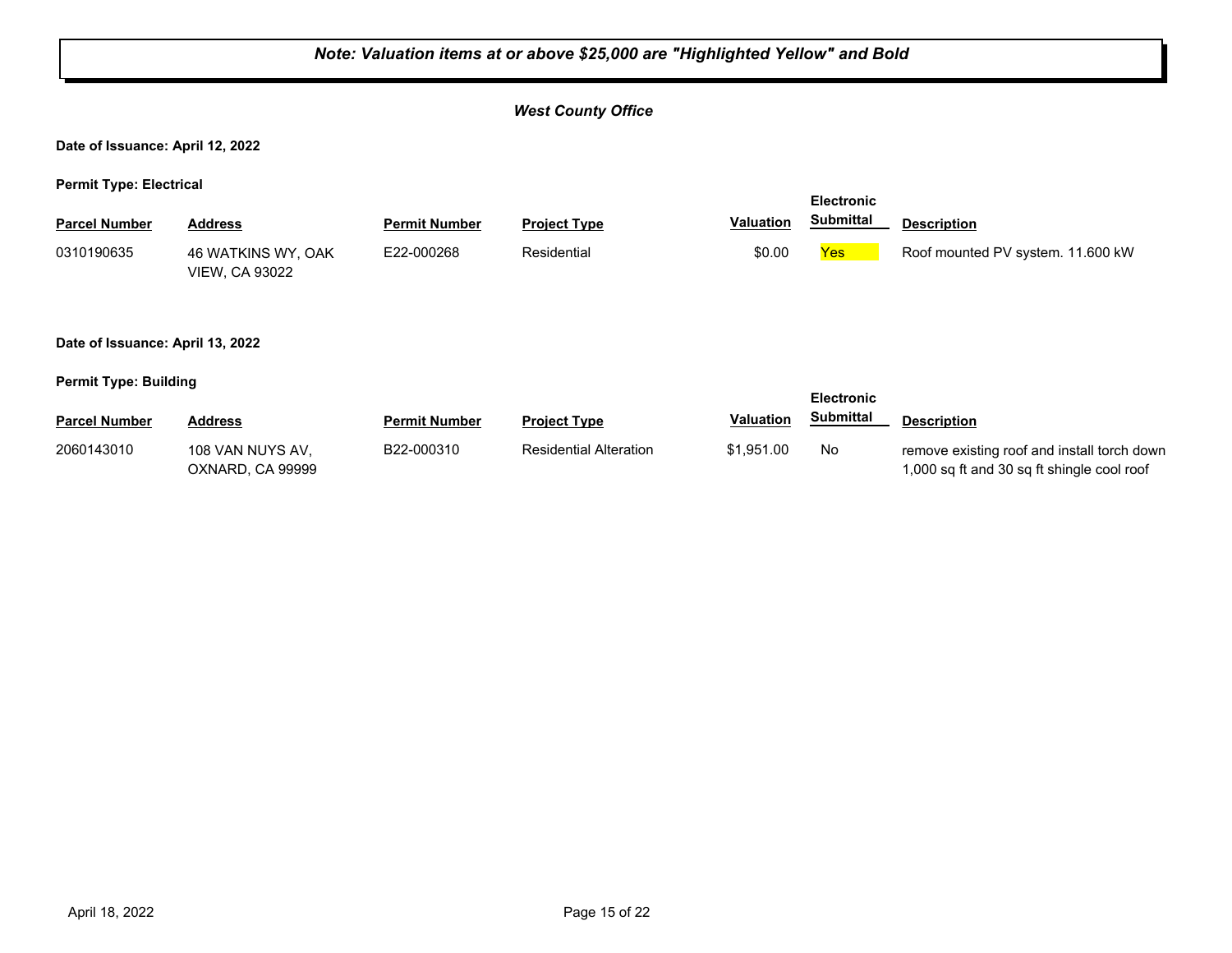## *West County Office*

**Date of Issuance: April 13, 2022**

| . .                  |                                               |                      |                     |                  | <b>Electronic</b> |                                                                                                                                                                                                                                                                                        |
|----------------------|-----------------------------------------------|----------------------|---------------------|------------------|-------------------|----------------------------------------------------------------------------------------------------------------------------------------------------------------------------------------------------------------------------------------------------------------------------------------|
| <b>Parcel Number</b> | <b>Address</b>                                | <b>Permit Number</b> | <b>Project Type</b> | <b>Valuation</b> | <b>Submittal</b>  | <b>Description</b>                                                                                                                                                                                                                                                                     |
| 0170203040           | 431 LOMITA AV, OJAI, CA<br>93023              | C21-000585           | Residential         | \$78,900.00      | Yes <sup>1</sup>  | construct 600 sf addition onto the rear of<br>the existing of 1222 sf house                                                                                                                                                                                                            |
| 0560060035           | 3949 E CENTER ST,<br><b>PIRU, CA 93015</b>    | C21-000896           | Commercial          | \$0.00           | Yes <sup>1</sup>  | Tenant Improvement -- Remodel existing<br>350 sq. ft. commercial structure into a<br>Beauty Salon, add plumbing for shampoo<br>sink, Handicap requirements. No<br>proposed changes to existing electrical.<br>All changes to electrical shall be<br>completed under a separate permit. |
| 1450012140           | 217 WALNUT DR.<br>OXNARD, CA 93036            | C21-001386           | PoolSpa             | \$32,815.10      | Yes               | Construction of pool and spa (5' max<br>depth) with Baja deck (Engineered)                                                                                                                                                                                                             |
| 0340250125           | 10875 ENCINO DR, OAK<br><b>VIEW, CA 93022</b> | C22-000378           | Residential         | \$0.00           | No                | $C/O$ : furnace 60k btu (attic) & 4 ton<br>condenser (backyard)                                                                                                                                                                                                                        |
| 1500040015           | 100 CATALINA DR.<br>CAMARILLO, CA 99999       | C22-000402           | Residential         | \$3,861.20       | No                | Kitchen and 2-1/2 baths remodel, remove<br>and replace drywall<br>Ref: CV22-0013                                                                                                                                                                                                       |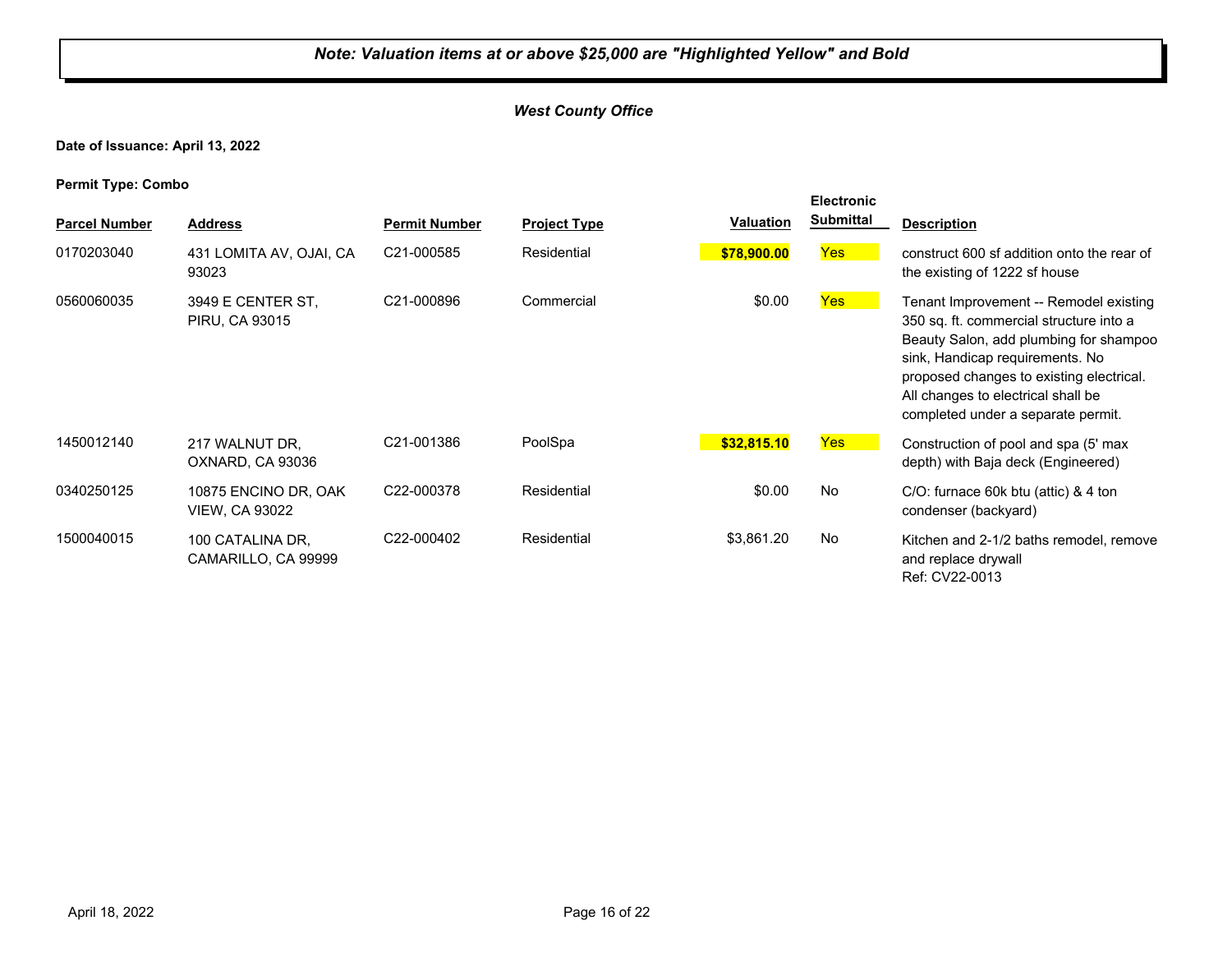## *West County Office*

## **Date of Issuance: April 13, 2022**

**Permit Type: Electrical**

| . .                  |                                             |                      |                     |            | <b>Electronic</b> |                                                                                                                                                |
|----------------------|---------------------------------------------|----------------------|---------------------|------------|-------------------|------------------------------------------------------------------------------------------------------------------------------------------------|
| <b>Parcel Number</b> | <b>Address</b>                              | <b>Permit Number</b> | <b>Project Type</b> | Valuation  | <b>Submittal</b>  | <b>Description</b>                                                                                                                             |
| 0170033170           | 460 EL CONEJO DR,<br>OJAI, CA 99999         | E22-000257           | Residential         | \$0.00     | Yes <sup>1</sup>  | Installation of roof mounted PV system,<br>5.55 KW, 15 panels (micro inverters)                                                                |
| 7000200295           | 11770 PACIFIC COAST<br>HY, MALIBU, CA 99999 | E22-000289           | Residential         | \$0.00     | No.               | 8.740 kW DC PV; 23 (N) 380 SIL380 BK<br>SOLAR MODULES, 23 (N) ENPHASE<br>IQ8PLUS-72-2-US<br>MICRO-INVERTER; (N) 125A ENPHASE<br>IQ COMBINER 4C |
| 0340230075           | 10500 ENCINO DR, OJAI,<br>CA 99999          | E22-000295           | AG                  | \$0.00     | <b>Yes</b>        | add circuit in existing panel for ag well<br>pump                                                                                              |
| 0900143040           | 11266 NARDO ST.<br>VENTURA, CA 99999        | E22-000296           | Residential         | \$0.00     | No                | Main residence: Replace and relocate<br>main service panel 200amps. Electrical<br>wiring throughout the house 1,500SF.                         |
| 1550091065           | 274 W HIGHLAND DR.<br>CAMARILLO, CA 99999   | E22-000299           | Residential         | \$6,720.40 | No                | Electrical service panel upgrade, 200<br>amps                                                                                                  |

#### **Date of Issuance: April 14, 2022**

|                      |                                       |                      |                               |                  | <b>Electronic</b> |                                                                                          |
|----------------------|---------------------------------------|----------------------|-------------------------------|------------------|-------------------|------------------------------------------------------------------------------------------|
| <b>Parcel Number</b> | <b>Address</b>                        | <b>Permit Number</b> | <b>Project Type</b>           | <b>Valuation</b> | <b>Submittal</b>  | <b>Description</b>                                                                       |
| 0170090685           | 312 E EL ROBLAR DR,<br>OJAI, CA 99999 | B22-000275           | Demo                          | \$0.00           | No                | County of Ventura-Demolition of residence<br>and residence and carwash                   |
| 2060312165           | 345 MELROSE DR,<br>OXNARD, CA 99999   | B22-000313           | <b>Residential Alteration</b> | \$2,890.00       | <b>Yes</b>        | Reroof house and attached garage, 1700<br>SF. remove existing and apply comp<br>shingles |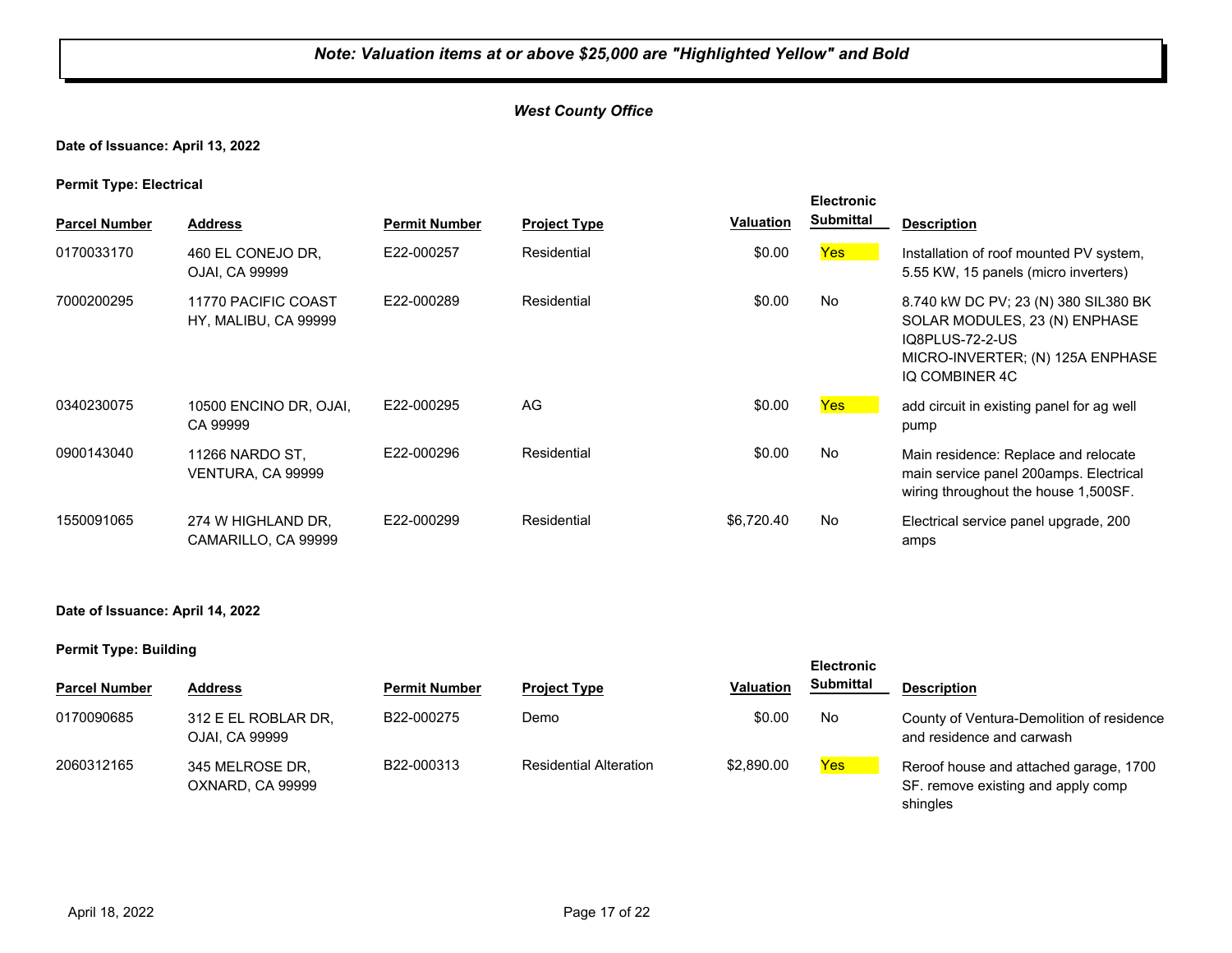## *West County Office*

**Date of Issuance: April 14, 2022**

| <b>Parcel Number</b> | <b>Address</b>                                           | <b>Permit Number</b> | <b>Project Type</b> | <b>Valuation</b> | <b>Electronic</b><br><b>Submittal</b> | <b>Description</b>                                                                                                                                                                                   |
|----------------------|----------------------------------------------------------|----------------------|---------------------|------------------|---------------------------------------|------------------------------------------------------------------------------------------------------------------------------------------------------------------------------------------------------|
| 0030230370           | 15011 E LOCKWOOD RD.<br><b>FRAZIER PARK, CA</b><br>93225 | C20-000884           | Commercial          | \$17.120.00      | No                                    | New 800 sf pre-fab metal garage with new<br>electrical connections                                                                                                                                   |
| 0310114275           | 210 BURNHAM RD. OAK<br><b>VIEW. CA 93022</b>             | C21-000802           | Residential         | \$42,800.00      | Yes                                   | Construction of 2000 Sq. ft. prefab metal<br>structure used as garage.                                                                                                                               |
| 0330400085           | 11251 CREEK RD, OJAI,<br>CA 99999                        | C22-000407           | Residential         | \$0.00           | No                                    | Remove unpermitted gas line, remove<br>appliances in previously permitted addition<br>converted into ADU without permits,<br>permit waste, water and gas line for<br>laundry area.<br>Ref: CV21-0093 |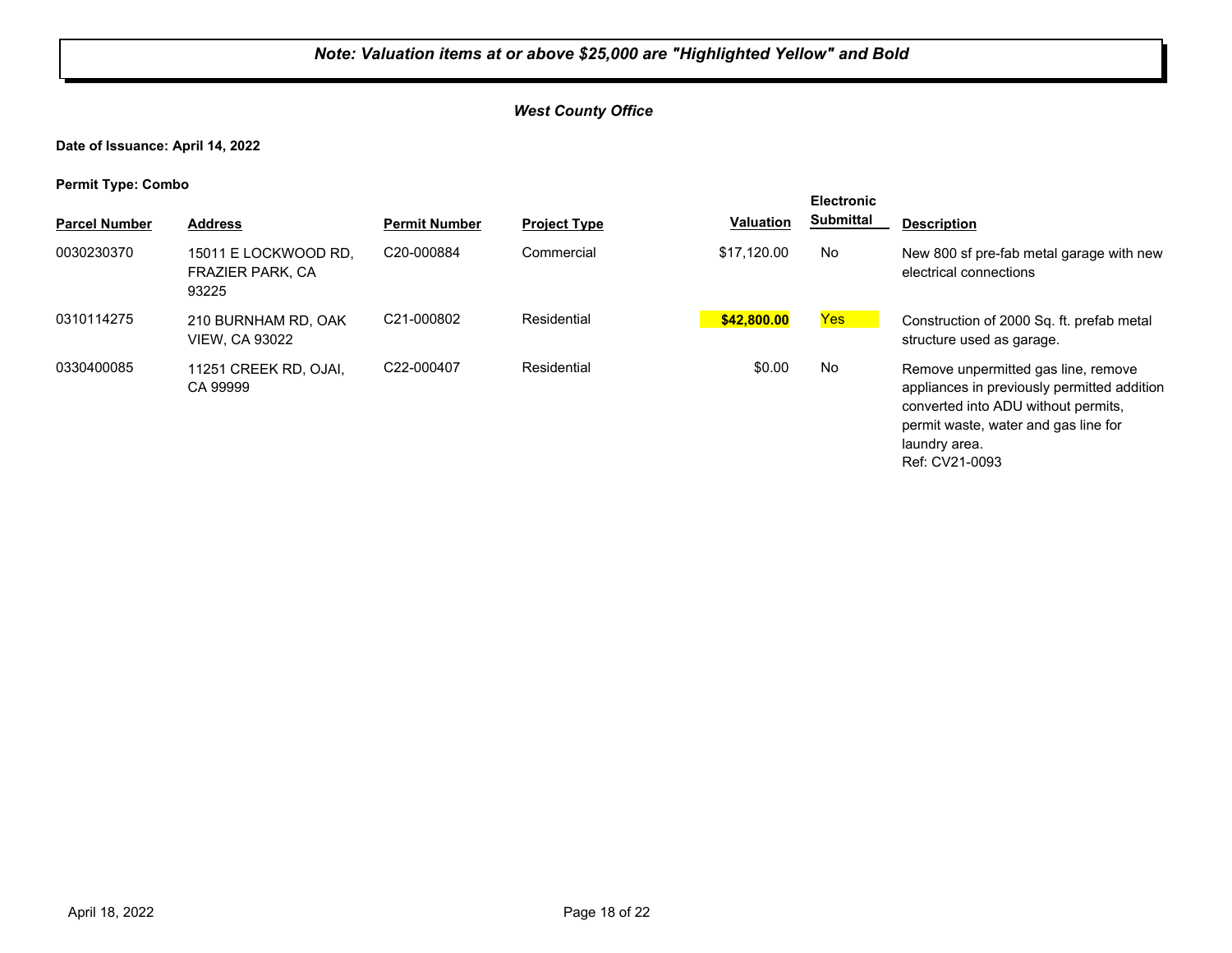## *West County Office*

## **Date of Issuance: April 14, 2022**

**Permit Type: Electrical**

| . .                  |                                                                            |                      |                     |                  | <b>Electronic</b> |                                                                                                                                                                                                                         |
|----------------------|----------------------------------------------------------------------------|----------------------|---------------------|------------------|-------------------|-------------------------------------------------------------------------------------------------------------------------------------------------------------------------------------------------------------------------|
| <b>Parcel Number</b> | <b>Address</b>                                                             | <b>Permit Number</b> | <b>Project Type</b> | <b>Valuation</b> | <b>Submittal</b>  | <b>Description</b>                                                                                                                                                                                                      |
| 0340220015           | 757 E THOMAS ST, OAK<br><b>VIEW, CA 93022</b>                              | E21-001181           | Residential         | \$0.00           | Yes               | Installation of 3-Tesla Powerwall battery<br>backups to existing 4.19 kW solar PV<br>system. Existing loads will be relocated to<br>new 225A backup loads panel. There is an<br>existing 400A split main service panel. |
| 0180230035           | 885 OAKWOOD ST, OJAI,<br>CA 93023<br>885 OAKWOOD ST, OJAI,<br>CA 99999     | E22-000301           | Residential         | \$0.00           | <b>Yes</b>        | Install roof mounted solar PV 2.88KW with<br>8 modules.                                                                                                                                                                 |
| 0320191100           | 1207 BONMARK DR.<br>OJAI, CA 93023<br>1207 BONMARK DR.<br>OJAI, CA 99999   | E22-000302           | Residential         | \$0.00           | No                | Replace fire damaged service panel.<br>(200amps)                                                                                                                                                                        |
| 1490042140           | 3672 ORANGE DR.<br>OXNARD, CA 93036<br>3672 ORANGE DR,<br>OXNARD, CA 99999 | E22-000304           | Residential         | \$0.00           | No                | Installation of a solar system with a total<br>power of 8.8Kw 20 modules and 20 micro<br>inverters                                                                                                                      |

#### **Date of Issuance: April 15, 2022**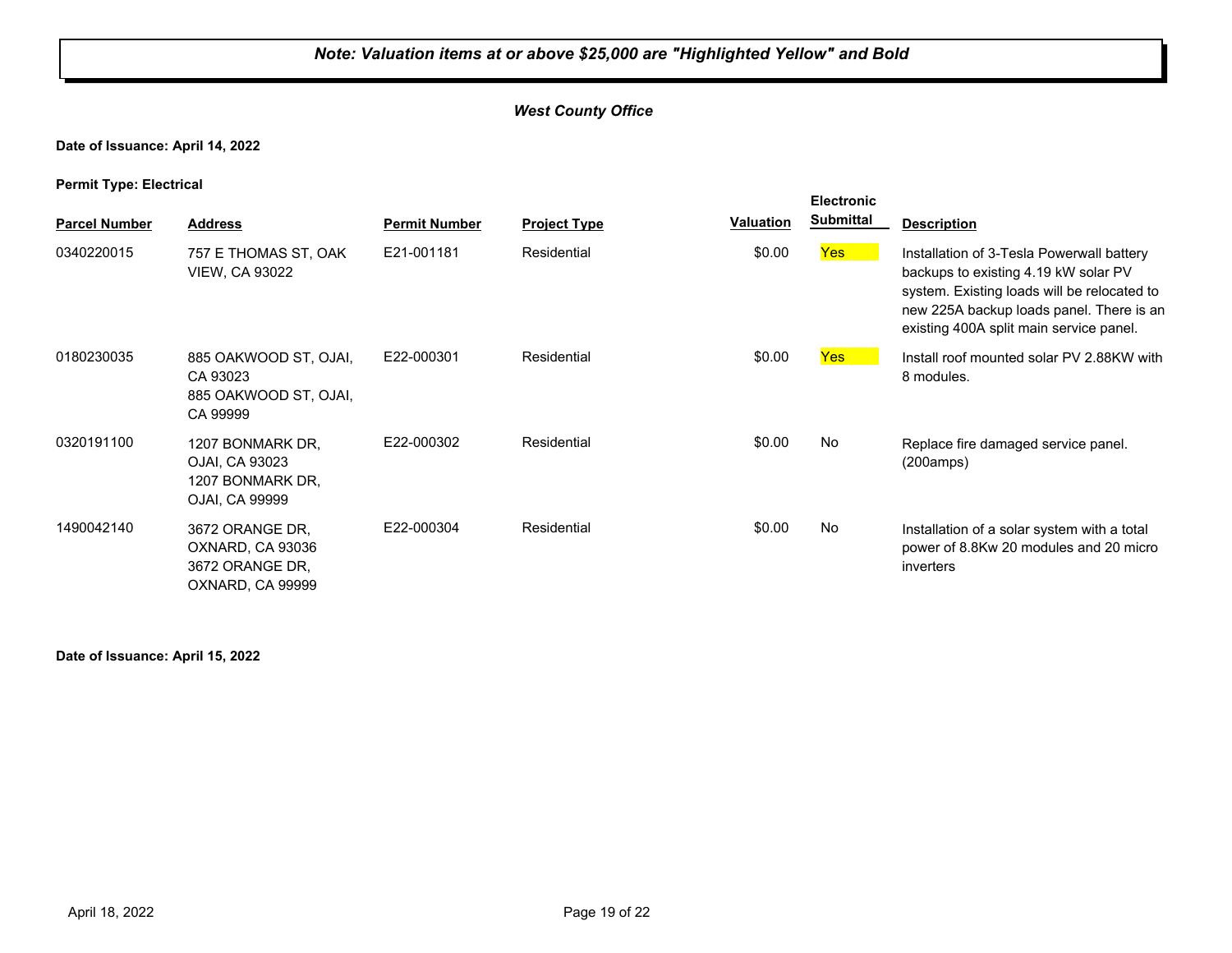## *West County Office*

**Date of Issuance: April 15, 2022**

**Permit Type: Building**

| . .                  |                                                                        |                      |                               |                  | <b>Electronic</b> |                                                                                     |
|----------------------|------------------------------------------------------------------------|----------------------|-------------------------------|------------------|-------------------|-------------------------------------------------------------------------------------|
| <b>Parcel Number</b> | <b>Address</b>                                                         | <b>Permit Number</b> | <b>Project Type</b>           | <b>Valuation</b> | <b>Submittal</b>  | <b>Description</b>                                                                  |
| 1440053025           | 726 WILL AV. OXNARD.<br>CA 93036                                       | B21-001114           | <b>Residential Alteration</b> | \$3.740.00       | No                | Reroof 2,200SF comp shingles in existing<br>dwelling.                               |
| 0630151385           | 247 BARD LN. VENTURA.<br>CA 93001<br>247 BARD LN, VENTURA,<br>CA 99999 | B22-000314           | <b>Residential Alteration</b> | \$3.400.00       | No                | Reroof 2,000SF comp shingles to existing<br>residence.                              |
| 0040057630           | 32736 N JUNIPER TL.<br><b>FRAZIER PARK, CA</b><br>93225                | B22-000316           | <b>Residential Alteration</b> | \$1,488,00       | No                | ATF- Repair reroof 480SF comp shingles,<br>rafters and sheathing.<br>Ref. CV19-0307 |

| <b>Parcel Number</b> | <b>Address</b>                                  | <b>Permit Number</b>    | <b>Project Type</b> | <b>Valuation</b> | <b>Electronic</b><br><b>Submittal</b> | <b>Description</b>                                                                                                                                                    |
|----------------------|-------------------------------------------------|-------------------------|---------------------|------------------|---------------------------------------|-----------------------------------------------------------------------------------------------------------------------------------------------------------------------|
| 2060233030           | 3373 OCEAN DR.<br>OXNARD, CA 93035              | C <sub>21</sub> -000575 | Residential         | \$38,576.60      | Yes                                   | 240 sqft conversion of loft to habitable<br>space, new lighting fixtures, new windows<br>permit to abate CV20-0119                                                    |
| 0300030550           | 11811 OJAI-SANTA<br>PAULA RD, OJAI, CA<br>93023 | C <sub>21</sub> -001300 | Commercial          | \$19,219.70      | <b>Yes</b>                            | Remove (4) existing sprint antenna,<br>remove (8) existing RRH's and install (4)<br>new T-Mobile antennas, (4) new T-Mobile<br>RRH's and new T-Mobile microwave dish. |
| 0190070050           | 602 DEL NORTE RD.<br>OJAI. CA 93023             | C21-001439              | PoolSpa             | \$32,815.10      | <b>Yes</b>                            | new 497 sq ft swimming pool and inset 48<br>sq ft spa with automatic cover                                                                                            |
| 0320020145           | 2117 LOS ENCINOS RD.<br>OJAI, CA 99999          | C22-000284              | PoolSpa             | \$32,815.10      | <b>Yes</b>                            | 16x36' pool with spa per standard detail<br>#6-2019 with cool cover                                                                                                   |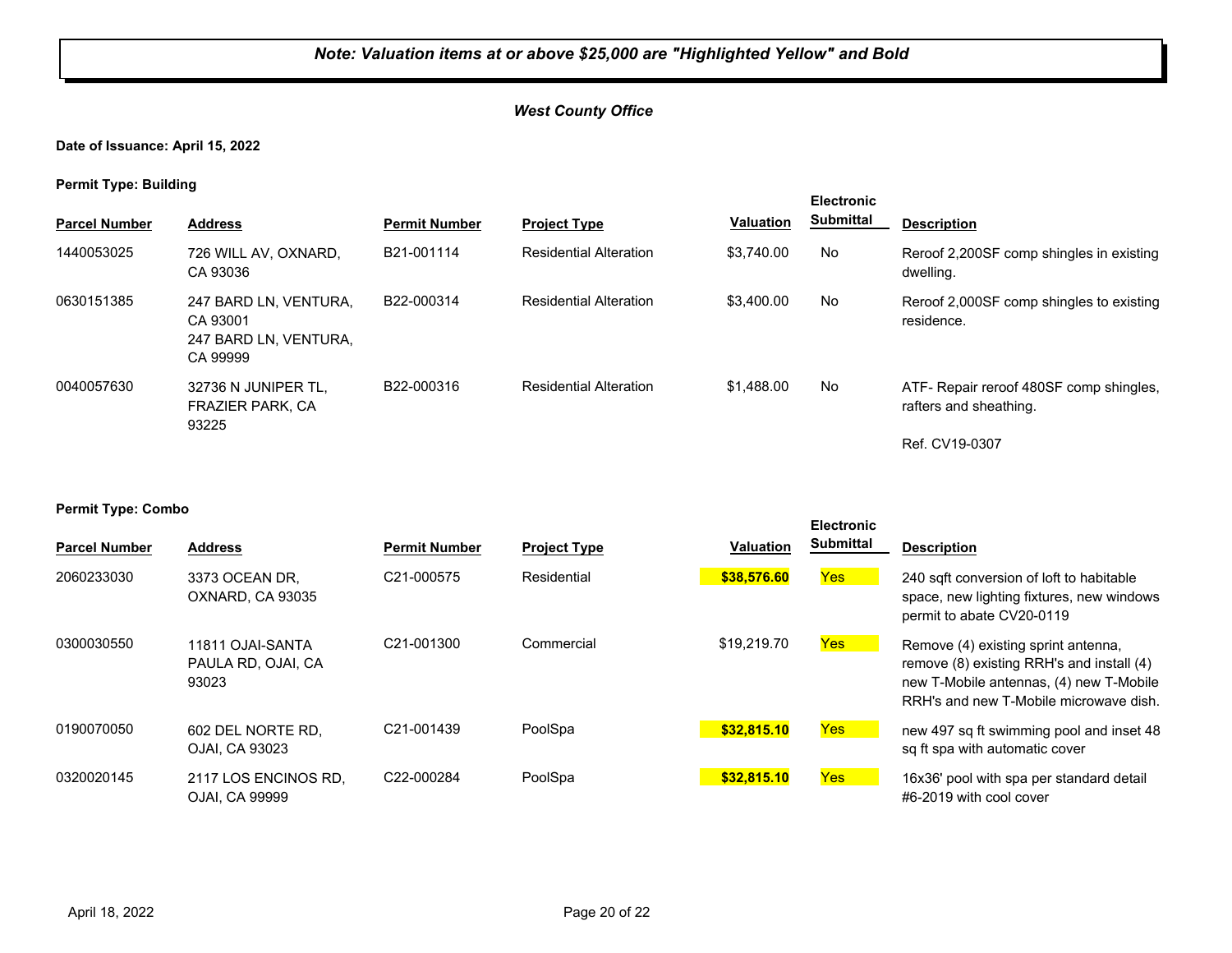## *West County Office*

**Date of Issuance: April 15, 2022**

**Permit Type: Electrical**

| . .                  |                                   |                      |                     |                  | <b>Electronic</b> |                                                                                            |
|----------------------|-----------------------------------|----------------------|---------------------|------------------|-------------------|--------------------------------------------------------------------------------------------|
| <b>Parcel Number</b> | <b>Address</b>                    | <b>Permit Number</b> | <b>Project Type</b> | <b>Valuation</b> | <b>Submittal</b>  | <b>Description</b>                                                                         |
| 0180061025           | 1040 RICE RD, OJAI, CA<br>93023   | E22-000093           | Residential         | \$0.00           | Yes               | Installation of roof mounted PV system,<br>15.96 KW, 42 panels and (2) tesla<br>powerwalls |
| 0290130035           | 966 SHIPPEE LN, OJAI,<br>CA 93023 | E22-000310           | Residential         | \$0.00           | No                | Install 100amp temp power for demolition<br>of residence and garage.<br>Ref. B21-911       |

**West County Office Valuation Subtotal: \$744,600.20**

**Total Unincorporated Weekly Valuation: \$1,608,732.20**